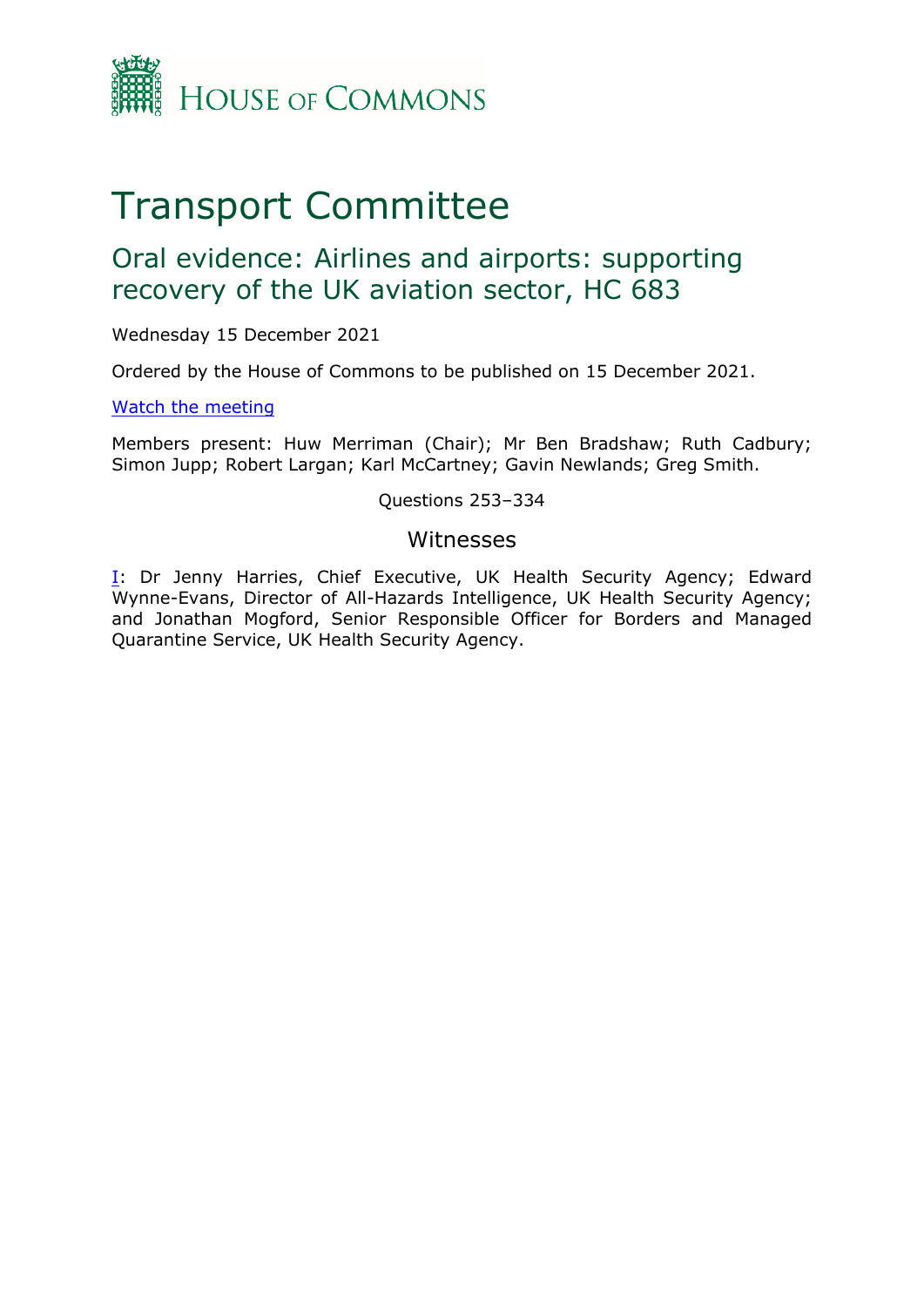

## <span id="page-1-0"></span>Examination of witnesses

Witnesses: Dr Harries, Edward Wynne-Evans and Jonathan Mogford.

Q253 **Chair:** This is the Transport Select Committee's evidence session on supporting the recovery of the UK aviation sector and a stable system for international travel. We have two panels before us this morning. The second panel will be the chief executive of the Civil Aviation Authority and the Aviation Minister. The first panel, whom I am delighted to see this morning virtually, are from the UK Health and Security Agency. Could I ask the witnesses to introduce themselves for the record?

**Dr Harries:** Good morning. My name is Dr Jenny Harries. I am the chief executive of the UK Health Security Agency.

*Edward Wynne-Evans:* Good morning. My name is Dr Edward Wynne-Evans. I am director of all-hazards intelligence at the UK Health Security Agency.

*Jonathan Mogford:* Good morning. I am Jonathan Mogford. I am the senior responsible officer for borders and the managed quarantine service.

Q254 **Chair:** Good morning to all three of you. Thank you very much for being with us. We have a number of questions that we want to ask you. Obviously, we will be looking back, but since we invited you there have been more restrictions in place, so the current is relevant as well.

Dr Harries, by way of an opener, can I ask you about your involvement in the rules and restrictions process for international travel?

**Dr Harries:** The work of the UK Health Security Agency is primarily to provide evidence-based advice to Ministers. That is exactly what we do in relation to travel and any border changes that are brought in. It is primarily achieved through a risk assessment. I might in due course turn to Dr Ed Wynne-Evans, who leads much of the work on that.

We carry out a risk assessment. The methodology for that process is publicised and is in the public domain. It has changed over time to ensure that we continue to learn as we go forward. It gives Ministers a confidence level and a biosecurity risk level, based on which they can then make choices and decisions about how they wish to handle borders.

Q255 **Chair:** Thank you. Ben Bradshaw will drill into that a lot more, so I will not probe further on that front. I want to turn to the threat posed by the Omicron variant, which is incredibly relevant now. How significant a threat does the variant pose to public health in the UK?

**Dr Harries:** It is probably the most significant threat that we have had since the start of the pandemic. For example, I am sure that the numbers we will see on data over the next few days will be quite staggering compared with the rate of growth that we have seen in cases for previous variants.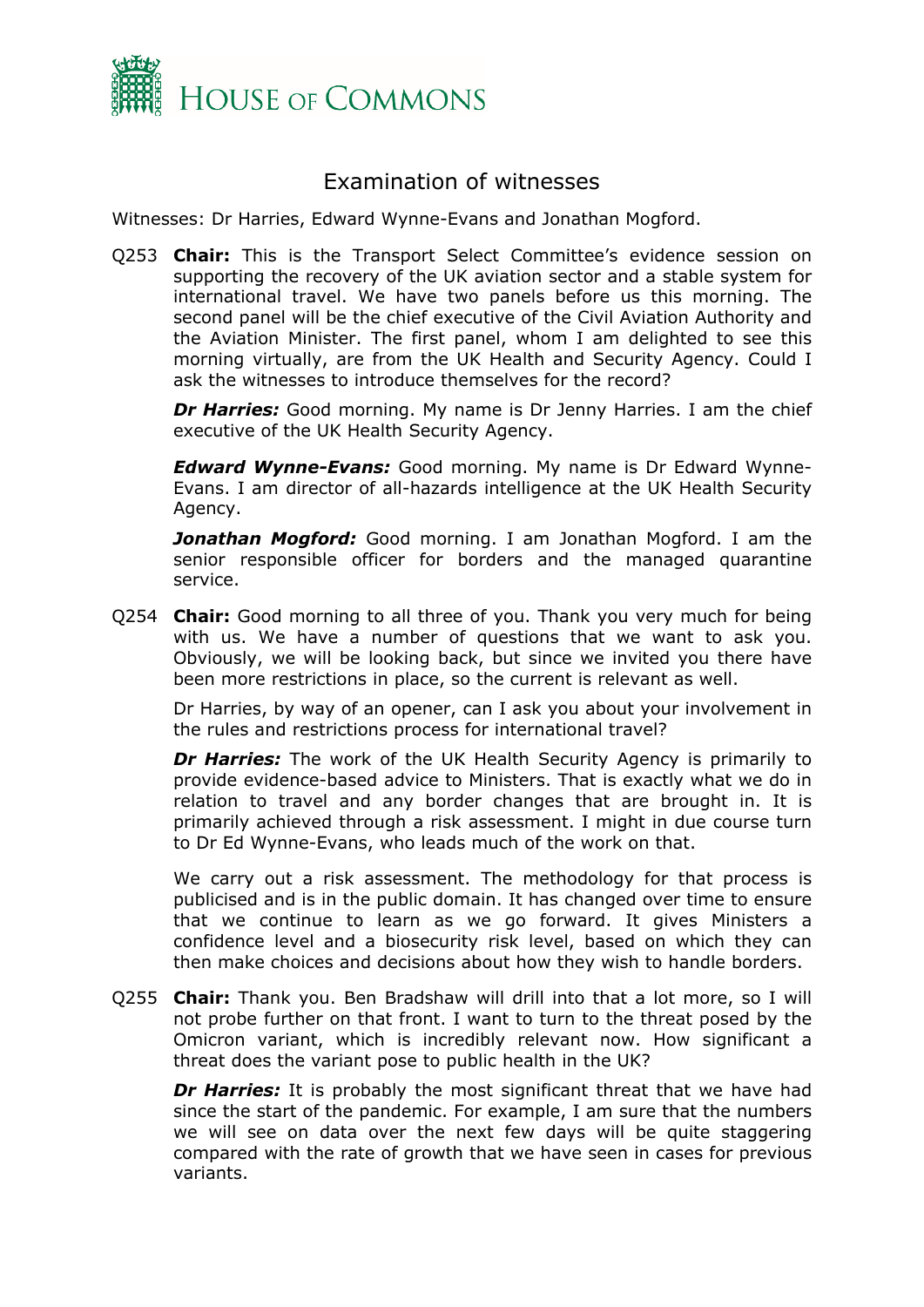

The real potential risk—I underline that, because we are still learning a lot about the variant—is in relation to its clinical severity and, therefore, whether those cases turn into severe disease, hospitalisations and deaths. We are still at too early a stage for that. In fact, the world is probably still at too early a stage to be clear.

The difficulty is the growth of this virus, which at the moment has a doubling time that is shortening; in other words, it is growing faster. In most regions of the UK, that time is now under two days. When it started, we were estimating about four or five. We have that growth rate right across the UK. We are starting to see it and feel it now, particularly in London, but, yesterday, particularly around Manchester. We are very sure that levels are growing across most communities in the UK now, although there is still quite a lot of regional variation.

The real risk issue is that we can see that there are so many unusual mutations on this virus that it runs the risk of evading our natural and/or vaccine immunity. We have early studies looking at immune serum from patients who have been ill and have been vaccinated. We see that protection against symptomatic infection from two doses of vaccine is much reduced. We do not know yet about severe disease. We know that the booster dose will push that right back up, but it still comes back to a level below that which we had with the booster effect for Delta, our previous wave. That is highly significant because of the number of individuals who are potentially involved. A small degree of vaccine immune evasion could have a very significant impact on our health services.

Q256 **Chair:** You talk about the doubling rate now being under two days. For Delta, it was seven days. Where do you expect that to go, with current trends?

**Dr Harries:** It is difficult to say because it has changed very quickly. Clearly, there is still a degree of bias in our early data, in the sense that once we find cases we go looking for more. In order to try to contain it and to understand more, we do deep and enhanced backward tracing, but we now have so many cases across the community that that is less relevant. In most areas, it is now settling at somewhere around 1.9 days. It is difficult to predict where it will go. It is a very unusual variant.

Q257 **Chair:** I will now rein myself in and focus on the travel side of your work. Do you believe that the UK's travel restrictions will help to slow the spread of Omicron in the UK?

*Dr Harries:* Travel restrictions have a time and a place. I am sure that Committee members have seen this morning—I am strongly supportive of this in public health terms—that very early restrictions were placed on countries where we had good evidence of high rates of Omicron at a time when we had low knowledge of rates in the UK, as a delaying tactic. It gives us time to prepare, to understand and, in particular, to boost our population.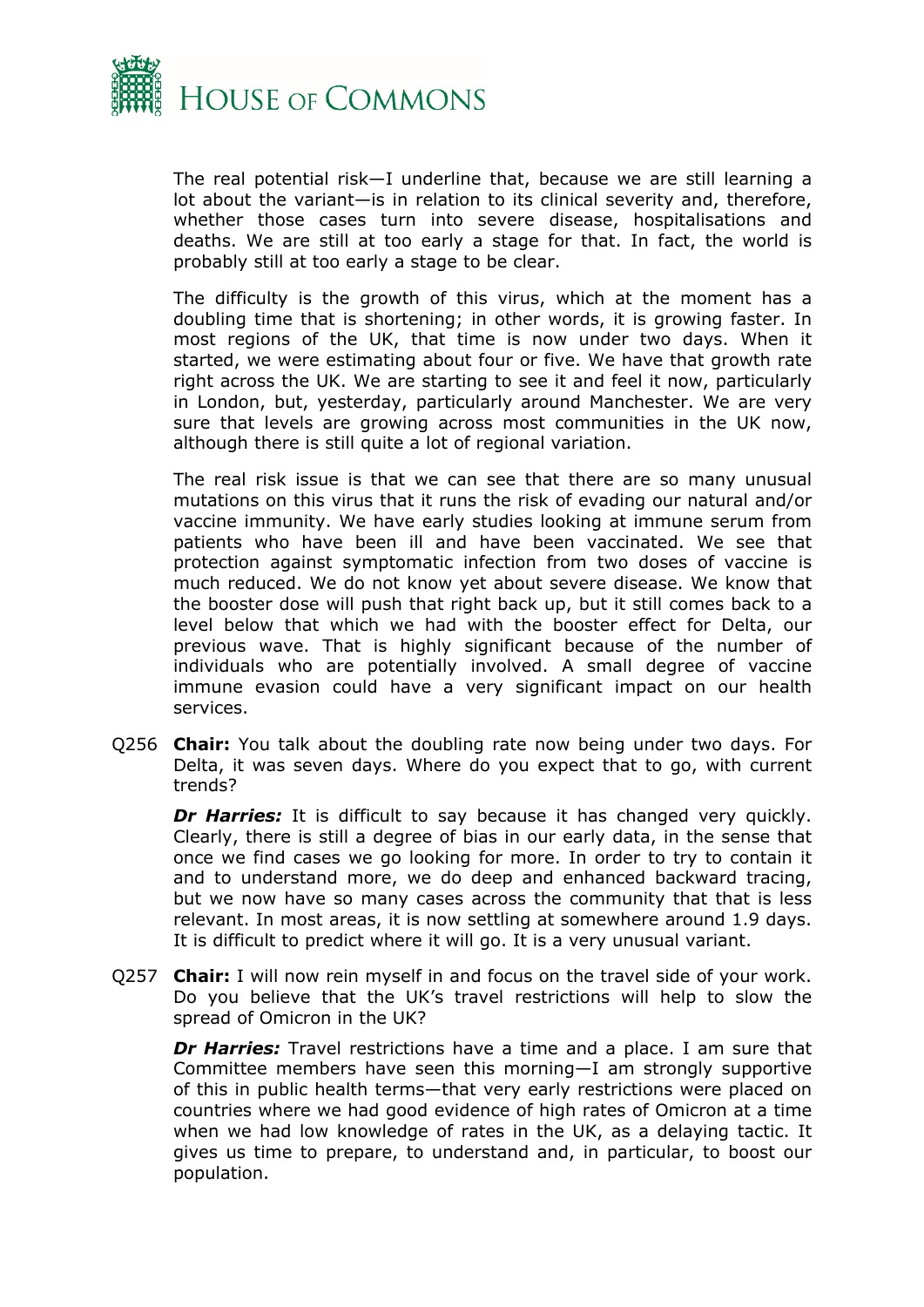

It is really important that, where there is not a benefit, countries are freed from those restrictions. At the moment, as I have just explained, the rate of growth in the UK is significant and the benefit of those border controls against particular countries is reduced. However, because we now have widespread global cases of Omicron, there is still value in preventing that variant or other cases from coming into the country when we do not need them to be here, not least because we do not want hospitals to be under any increased pressure than they are under currently.

Q258 **Chair:** I have heard it remarked that still having in place these international travel measures, which have really decimated the industry yet again, was akin to the stable door being open and the horse having truly bolted in terms of community transmission. Do you share the concern that these travel measures have not been required for some days, perhaps even for over a week?

*Dr Harries:* Actually, the Omicron case has been an exemplar case. The UK has developed and now has a sequencing capacity of around 65,000 per week, so we can sequence really tightly. We always prioritise travel. Red-listed countries with testing that comes from the managed quarantine service get prioritised so that we can look at those sequences. In many ways, it has allowed us to track down cases and get our own samples of virus so that we are able to do tests against the vaccines that we have used in this country within this time period.

In scientific terms, the Republic of South Africa has been exemplary in doing what we would like every country in the world to do, because it has aided the world in understanding the variant and being able to take appropriate measures. It is quite right that, when that is no longer beneficial, no harm is done to that country.

It is three weeks today since the sequence for this variant was first uploaded on to the international GISAID database. At the start of the pandemic, it would take us four to six weeks to sequence a single variant. This has moved the whole world forward. In particular, as I have noted, having more countries able to do this gives us time to allow the population to be boosted, and for us to learn about that, before cases take off. It is moving very quickly. It is unusual, first, in that we found it very quickly and have acted extremely quickly; it would not have been possible to do it any quicker. Secondly, we are able to share our learning back to the world as well.

Q259 **Chair:** You talk about South Africa having aided the world with regard to putting its hand up for the Omicron variant and the concerns. In return, it has been put on a travel ban, so there is no economic incentive for countries to do that. How concerned are you that countries will not reveal variants of concern for fear of being put on international travel red lists?

**Dr Harries:** Clearly, it is an important point. It is for me to advise on public health risks—I am not here as an economic expert—but I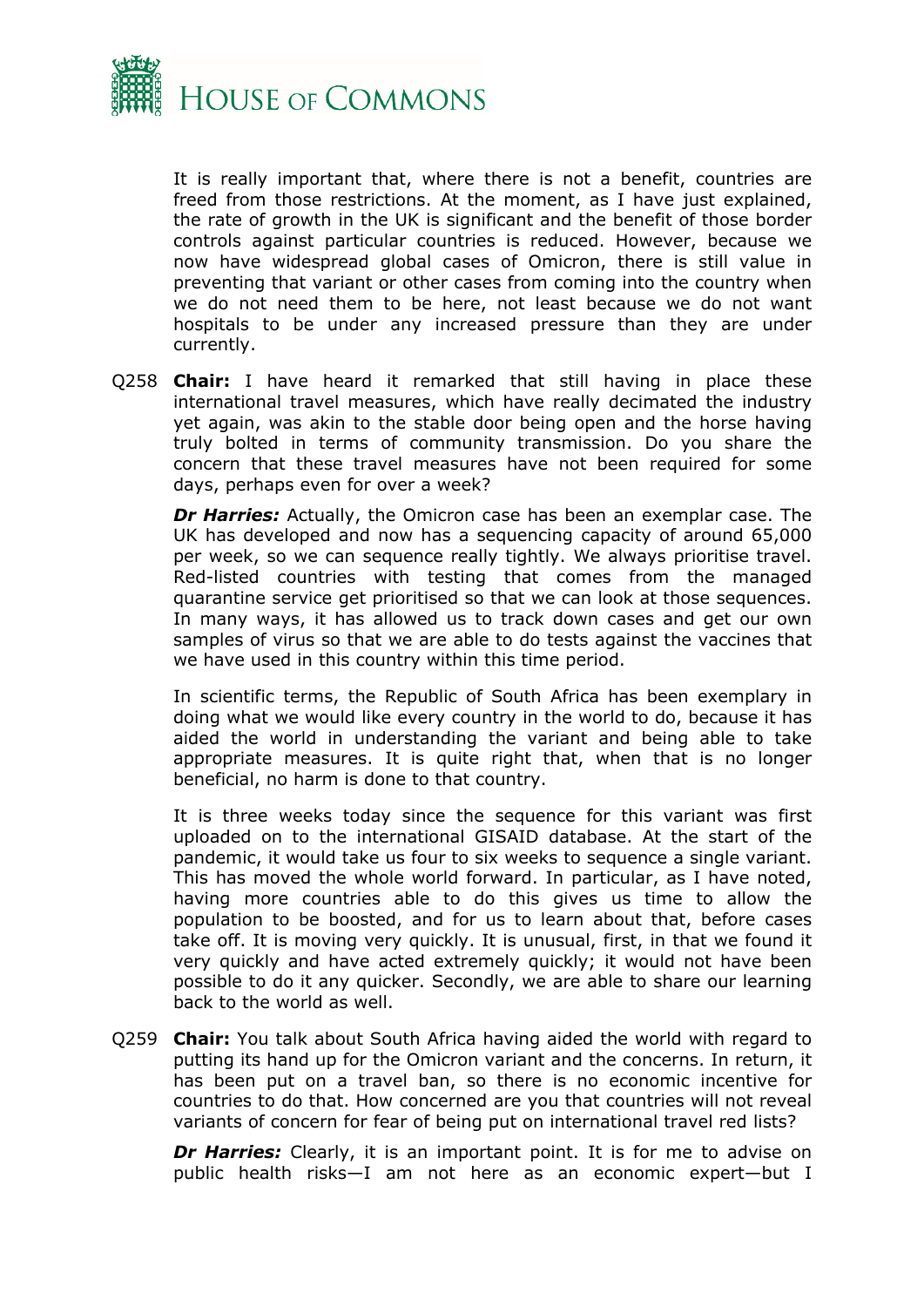

absolutely recognise the issue that you raise. In fact, I am co-chairing a WHO group in relation to trying to implement a pandemic surveillance network. It is really important that countries feel able and supported to develop their genomic capacity and to signal that to the world, and that the world supports them in return. It is a critical component of response.

That does not take away from the fact that we have to protect our populations as well. I think that what has happened in public health terms is proportionate for protection, but it is absolutely appropriate that when there is no further benefit border controls are released—exactly as it should be.

Those comments are from a public health professional view. I recognise that many people on this Committee and the public will have different perceptions.

Q260 **Chair:** Would either of your colleagues like to add anything?

*Jonathan Mogford:* Not at this point.

**Chair:** Super. I will hand over now to Ben Bradshaw. We want to go through the Government system for international travel. We are really keen to hear about the role that you have played, and the role that you have not played, as regards who has been responsible.

Q261 **Mr Bradshaw:** Dr Harries, it might be useful to take the last two or three weeks as an example of how the decision making works and to drill down on that a little. Can you or, if you would rather, Dr Wynne-Evans talk us through the timeframe of what has happened over the last three weeks in terms of the advice that has been given to Ministers about re-establishing the red list and hotel quarantine, the increased testing regime and the decision in the last 24 hours to drop the red list? How has that actually worked?

*Dr Harries:* I will start and then pass to Dr Wynne-Evans to answer on the formal risk assessment, which is the fundamental area for ministerial decision.

We keep an eye out, particularly in the current pandemic, for new variants. This new variant was uploaded to GISAID. The very next day, it was made a variant under investigation by the UK Health Security Agency. It was flagged because of the very unusual and, potentially, very dangerous mutation, which particularly affects the spike protein.

You will have seen, I am sure, that that was replicated in many countries around the world. Within 48 hours, I think, it was declared a variant of concern, including by the WHO. Clearly, we have to alert Ministers to such concerns in terms of both clinical requirements and the need to review the medicines, vaccines and treatments that we have available, and potential ways of preventing transmission or ingress. First of all, the key thing is to try to detect the variant in the country and to see whether we have any cases.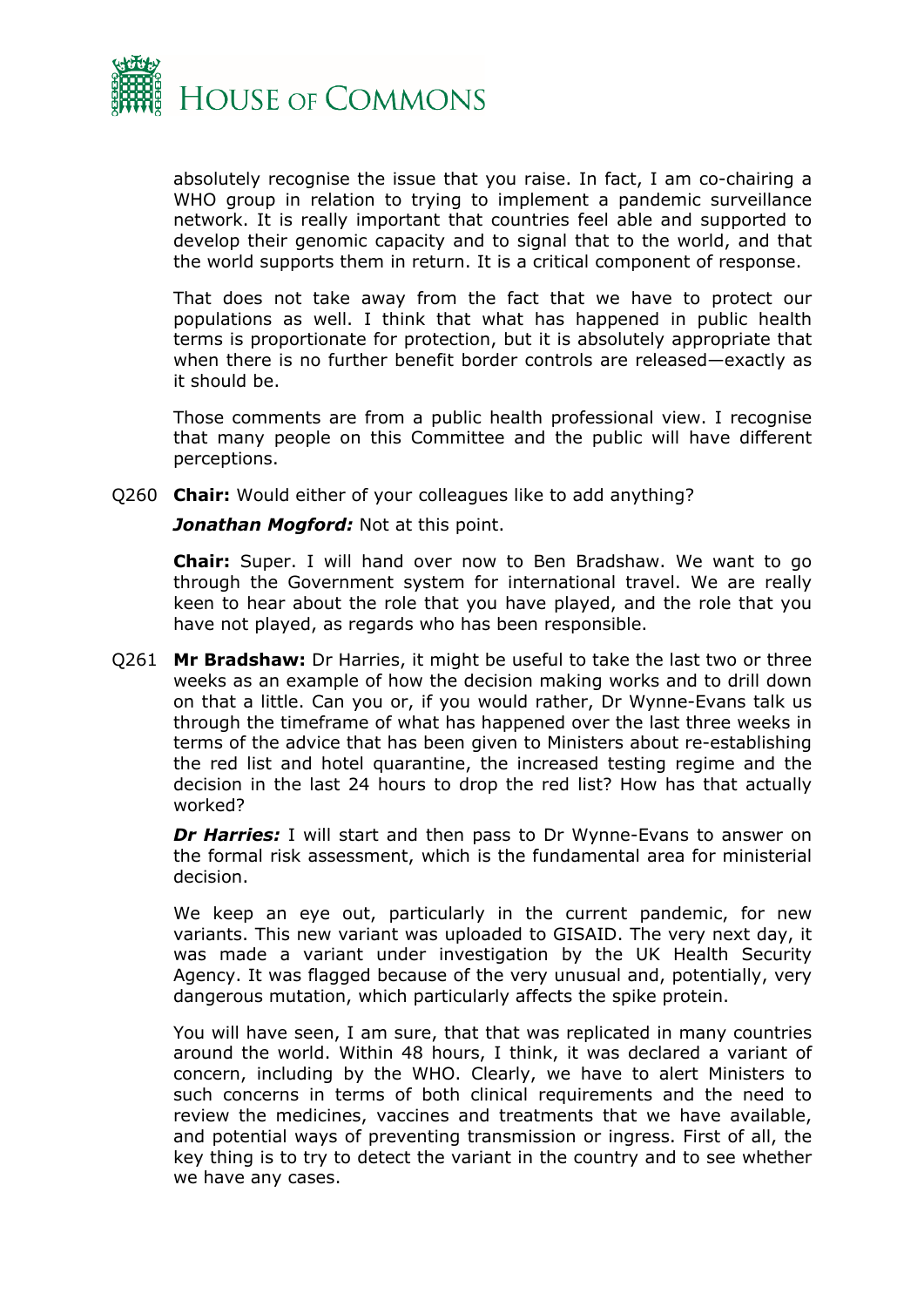

At this point, I will hand over to Dr Wynne-Evans, who will explain how the risk assessment works.

#### Q262 **Mr Bradshaw:** Thank you.

*Edward Wynne-Evans:* These are the key points about the risk assessment. It is a dynamic, international public health risk assessment. On the usual cycle, it runs every three weeks. It brings together a range of qualitative and quantitative indicators. It does not use hard thresholds, as different countries test differently and have different sequencing capacity and different reporting capacities. It is passed through a triage mechanism, so all countries are looked at. Where there is a significant change in what is happening in-country, we take that information to decide which countries need a particular deep dive and the information is pulled together.

The key factors I look at are what is happening to the epidemiological picture in-country and whether there are any variants of concern that may be causing us particular worry at that point. Those are then riskassessed by the team carrying out the assessments and reviewed by senior colleagues and clinicians in UKHSA and across the public health family to give us an understanding of what the risks might be there. That information is presented to Ministers, who are then able to take decisions around red-listing.

As regards the robustness of the process, it is done on a four-nations basis. There are embeds from the devolved Administrations directly involved in the risk assessment process. The methodology itself has been agreed between the CMOs and CSAs across the four nations. It has evolved over the preceding months to focus on what has become of most concern. Currently, it is variants of concern. We also focus on whether there is uncontrolled epidemiological change within a country, which may indicate that there is a new variant of concern there.

With particular regard to Omicron, as Dr Harries said, after the sequences were put on to GISAID a rapid assessment was made because of particular concerns about the structural nature of the virus and the initial data that we were seeing in South Africa. An assessment was then made of both South Africa and Botswana to give us an understanding of what might be happening in-country. The biosecurity risk assessment was conducted at that point. Ministers then made clear decisions about the red-listing of South Africa, Botswana and other southern African countries.

Subsequently, we repeated the risk assessment. Normally the deep-dive risk assessments are conducted on a three-weekly basis. They were then conducted on a 48-hourly basis so that we could continue to review whether there were further concerns from other countries. At this point, Nigeria and some additional countries were flagged as being of concern. At a subsequent point, Nigeria was also highlighted as a high biosecurity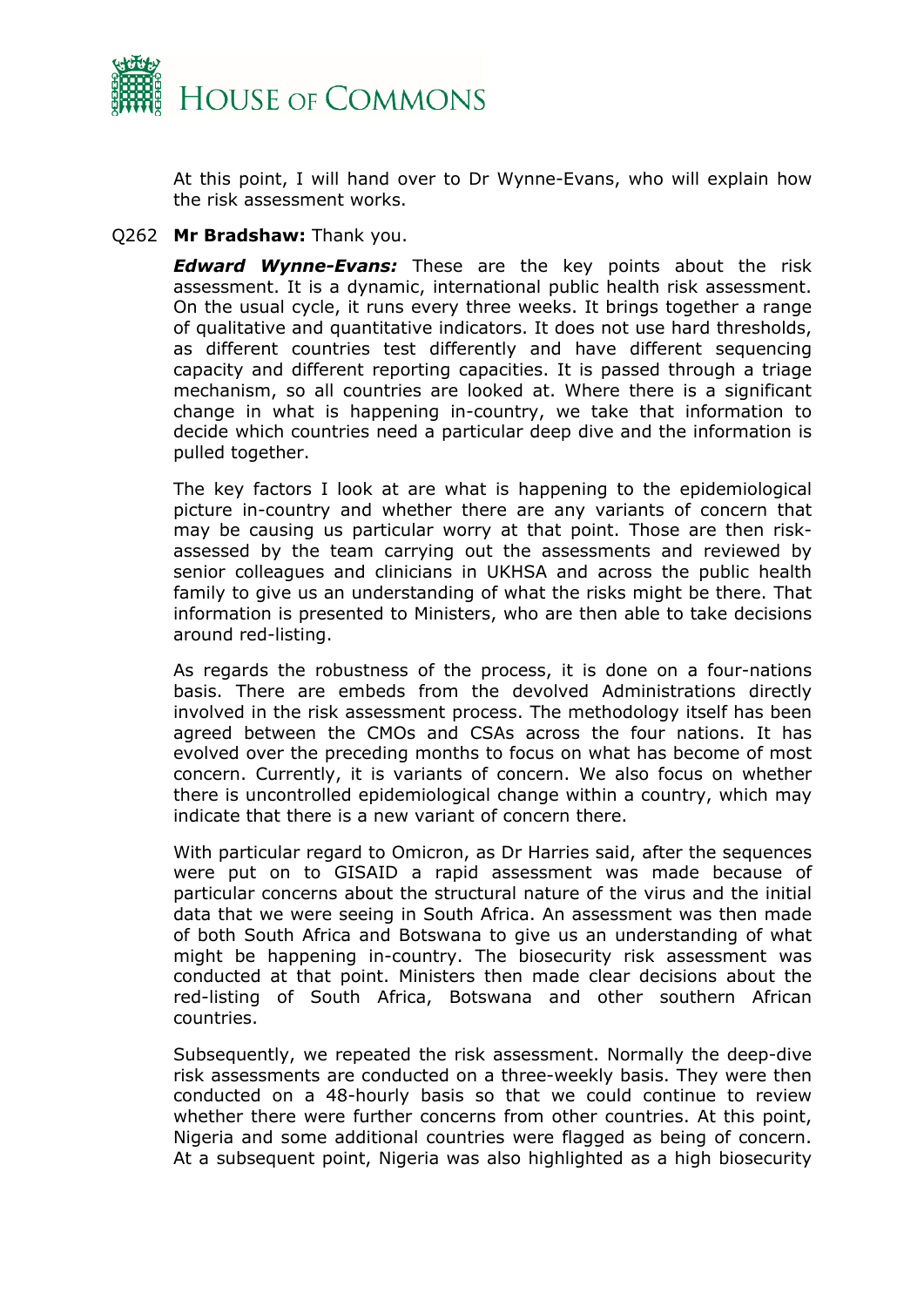

risk, as were a number of other southern African countries. Ministers then made a decision about the red-listing there.

Q263 **Mr Bradshaw:** Can I stop you there? It is really the process of decision making that interests me, rather than the epidemiological background, which I think we are all aware of. When you present this evidence to Ministers, do you actually make a recommendation about red-listing, traffic-light systems and testing regimes? For example, would you have recommended the red-listing in this case?

*Edward Wynne-Evans:* We do not recommend red-listing to Ministers. Ministers make that decision. We provide the biosecurity risk assessment to Ministers. Ministers make the decision about red-listing at that point.

Q264 **Mr Bradshaw:** What about the testing regime? It was not just the redlisting that was introduced because of Omicron, was it? We significantly increased the complexity and severity of the testing restrictions. We reintroduced a post-arrival PCR test.

*Edward Wynne-Evans:* Apologies, Mr Bradshaw—my internet connection is unstable. I am stabilising it now. Would you mind holding for one second?

*Dr Harries:* Mr Bradshaw, shall I step in for Edward?

**Mr Bradshaw:** Yes, why don't you step into the breach?

*Dr Harries:* I will add to some of what Edward said, as he disappears.

In relation to any public health risk, we will be asked what sorts of interventions could be employed. As I said, that might be treatments in the UK or minimisation of risk as regards infections coming into the country. It is still for Ministers to decide what those interventions are, but we try to offer evidence, where we have it, around what the risk mitigation would be from any particular measure. It might be changing medical treatments, for example, and being ready to receive patients in this country. It might be trying to minimise ingress of a particular variant.

One of the real concerns with this variant, as I have noted, is the propensity for immune evasion. It was so strong in this variant. You will have seen that with Delta, for example, that has not been the case, because we knew that our vaccines were effective. With this one, we could predict pretty well from the structure of the variant that vaccines were much less likely to be as effective. We could not decide exactly how much—

Q265 **Mr Bradshaw:** I think the Committee understands that. What I am trying to get at is this. In this instance, we reintroduced post-arrival PCR tests, for example. Following that, we reintroduced a pre-departure lateral flow test, before you come back into this country, on top of the existing regime. Other western European countries did not do that. Was it your advice that led us to do that, or was it purely a ministerial decision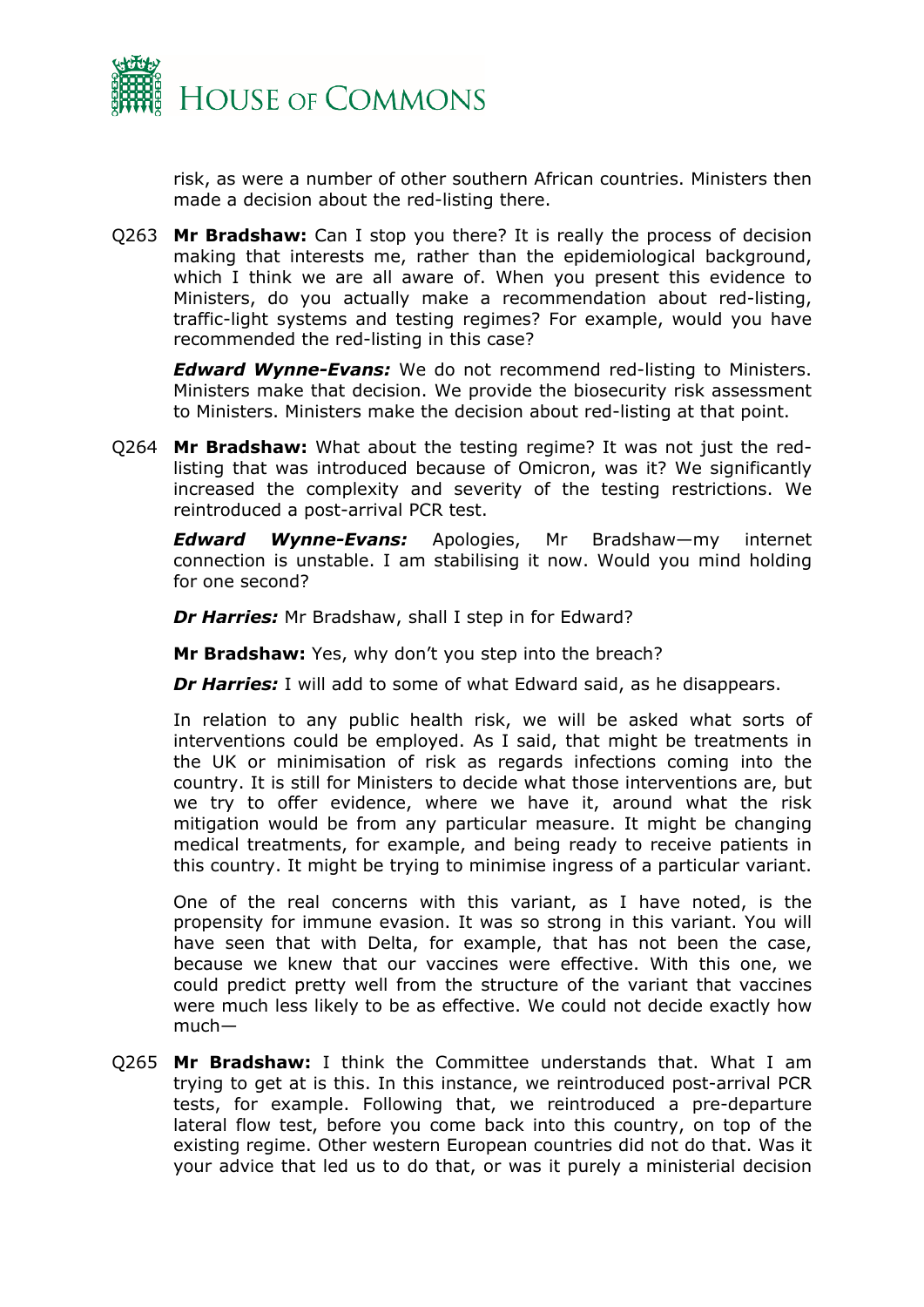

that put us out of sync with the rest of western Europe?

**Dr Harries:** There are a number of different testing regimes across Europe and the globe. Clearly, we can provide further details of those. In this particular case, we will be asked for evidence of risk mitigation. That will apply to any intervention. We provide evidence on whether we think that various testing regimes would work and which ones would be most effective if they were employed. It is then for Ministers to decide which they wish to introduce.

Q266 **Mr Bradshaw:** Can I take it from that that the decision yesterday to scrap the red list was based on your advice? Did you give renewed advice to Ministers that it was no longer necessary because we have significant community spread in this country?

**Dr Harries:** That evidence contributes. I might go back to Dr Edward Wynne-Evans when he reappears. The premise of having red-listed countries in the first place is that countries should never be held on a list any longer than is absolutely necessary. That means when it is beneficial. It is more that we are looking for evidence to say that it is no longer helpful to do that. Then a country will always be released.

Q267 **Mr Bradshaw:** In that case, why has the testing regime not reverted to what it was before Omicron? The testing regime was changed significantly in response to Omicron, yet it has remained the same. According to the Government, it will remain the same right up until January, which, as this Committee is well aware, is devastating the Christmas travel industry.

*Dr Harries:* Omicron has not gone away. It has gone more widely. The focus was on South Africa and the southern African region, which appeared to have been the epidemiological epicentre of Omicron initially. We now know that there are cases globally, so focusing on those countries is a relatively inappropriate mechanism. Trying to prevent ingress of any infections, including Omicron, remains a key point, particularly when we can foresee a very large wave of Omicron coming through and our health services potentially being in serious peril.

Q268 **Mr Bradshaw:** The testing regime as applied to travel is far stricter than the testing regime domestically for people wandering around or moving around the United Kingdom. I do not understand what the public health benefit of maintaining that is now that we have Omicron spreading at such a rapid rate here. People who happen to be moving from another country to Britain are tested before they are allowed to get on to a plane, must have a PCR test after two days of being here and must self-isolate before that. That is a much more stringent regime, and is having huge impacts on jobs in the travel industry and keeping families apart at Christmas. It is much stricter than anything we are subjecting people to domestically.

**Dr Harries:** I recognise the points you make, in the sense that different individuals will be affected in different ways. From a total population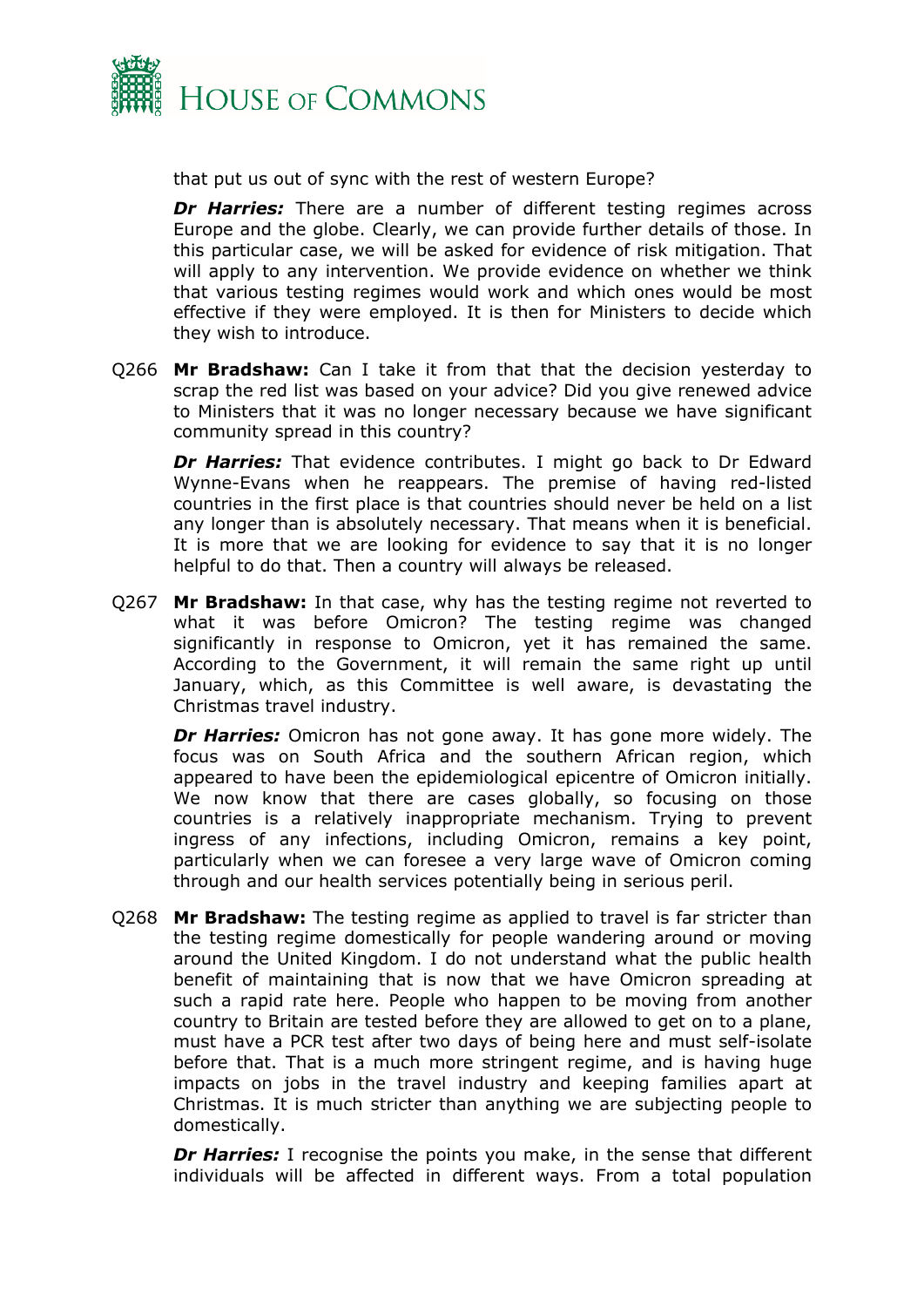

perspective, as I noted, we have to be careful about trying to manage the total number of infections. We are trying not to add infections where we do not need to. In fact, the domestic arrangements are designed to minimise the risk of ongoing infection. Where we know that there are cases coming into the country, it seems prudent to try to prevent them from transmitting onwards, where we can.

Q269 **Mr Bradshaw:** Will the decision to retain these testing rules over Christmas and into the new year have been taken on your collective advice as well, or will Ministers have made that decision? Yesterday the Health Minister said to me in the House that he thought that they were pointless. In the Division Lobby last night, the Transport Secretary told me that he thought that they were pointless, too. Someone is obviously keeping them in place. Who is keeping them in place?

*Dr Harries:* It is not for us to make decisions. We give advice to Ministers. Clearly, I cannot speak on behalf of either of the Ministers you have just mentioned. We will continuously provide public health advice, when asked, including around domestic and international, and border testing.

Q270 **Mr Bradshaw:** Do you think that it is currently sensible to keep this testing regime in place until January?

*Dr Harries:* I do not think we have put any specificity on the timeframe because we continuously watch the epidemiology. It is highly likely that the number of Omicron cases will continue to rise very significantly. It is also likely that our health services will be under significant pressure in the next few weeks. All of those need to be kept under—

Q271 **Mr Bradshaw:** We accept that. The point I am getting at is that that is happening domestically, so why retain a much stricter testing regime for travel than any other comparable western European country?

**Dr Harries:** I have to go back to my original answer, which is that we do not want any cases that we do not need to have in the country. We can prevent some of those coming in. We also want to control spread within our domestic situation. We have ways of doing that. They have changed recently. We are using lateral flow devices, which we did not have before this particular really significant wave to manage cases in quite the same way. We are utilising those.

One of the other issues is that, as we have seen, this variant has come along in three weeks and is already causing very significant pressure. One of the important things is that a new variant could arise at any time. A PCR test allows us to sequence samples and, therefore, keep an eye on other variants that might pop up. That is quite critical to the health security of the nation.

Q272 **Mr Bradshaw:** Stepping back from the immediate situation, what assessment have you made of the overall effectiveness of the travel restrictions since Covid began? We follow this issue very closely. In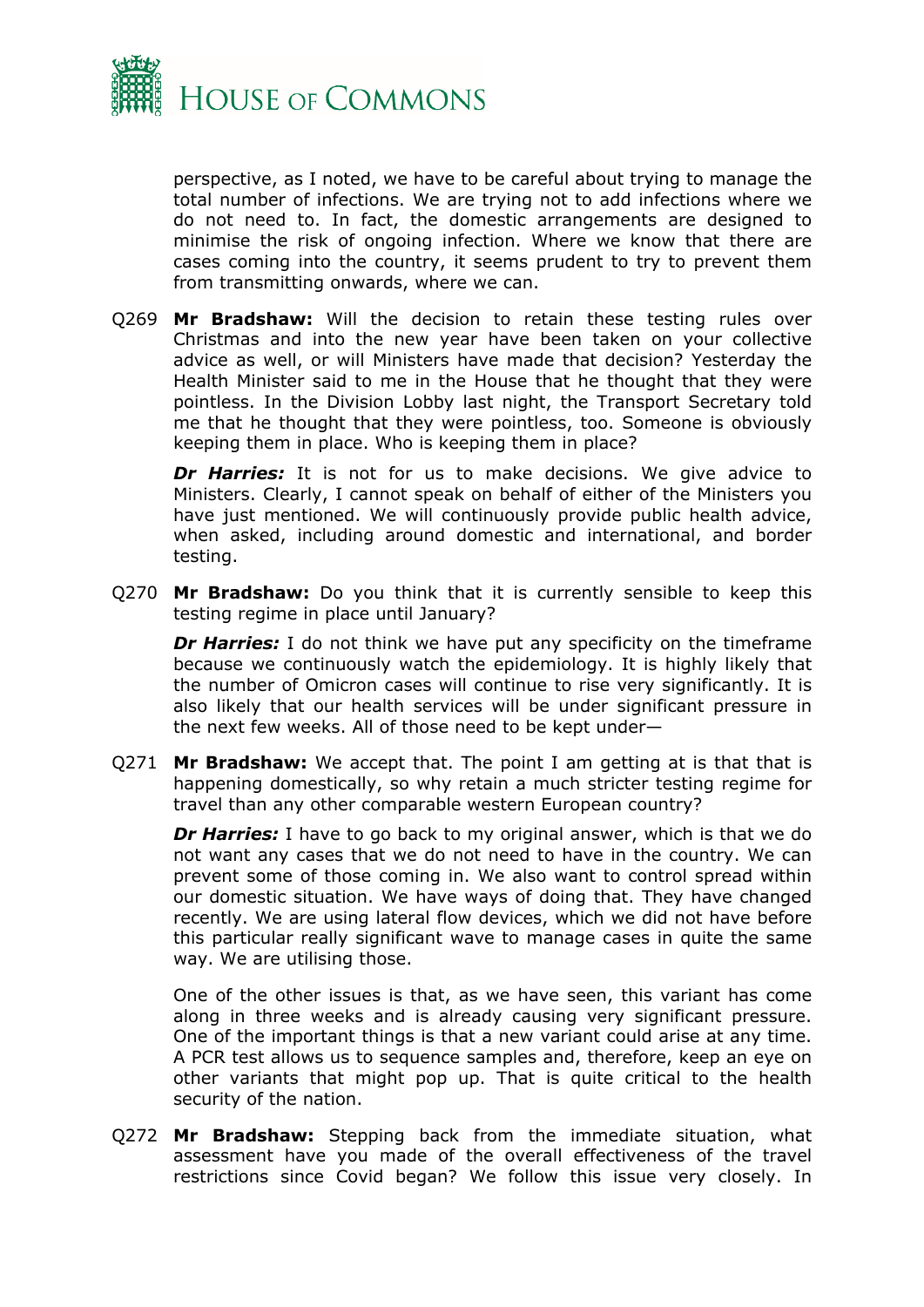

general terms, the UK has had far more stringent controls. We had the hotel quarantine system when other countries did not have it. We have had multiple testing. We charge a lot of money for tests.

What assessment have you made of how that has helped us as a country? If you look at our overall performance on Covid, it is not very good, is it? We have had a combination of some of the tightest and most stringent travel rules, but some of the worst Covid outcomes in western Europe for hospitalisation and deaths.

**Dr Harries:** Clearly, this is not a matter for this Committee in total, and there will be an inquiry, but, with respect, I would not necessarily agree with either of those statements. In Australia, for example, the whole country has been shut down and there has been quarantine for everyone coming in. In fact, over the summer period, when Delta was a fairly stable wave, we were very open to travel. We have sustained relatively high rates with relatively low deaths in this country. We are a very dense population in terms of individuals per hectare of land, or however you would like to measure it, so these are very difficult things to compare. I think I have said once before, at a previous Health Select Committee hearing, that comparing at any point in time through a pandemic that, as we can see, has not yet run its course is probably not the thing to do. At some point, we will be able to look back.

On the main point, we do actually compare. We work directly with professionals in other countries the whole time. For example, we work routinely and continuously with colleagues at CDC, in Israel and in the far east to try to assess what is evidentially beneficial. Often we find that because of the particular backgrounds to the population, especially the exposure history of individuals, there may be a different impact on immunity. For example, in South Africa there has been a big Beta wave. We have not had that. We have particular vaccination histories here. Sometimes it is not easy to compare directly.

Q273 **Mr Bradshaw:** I would suggest that western Europe is probably more comparable to us than Australia in our similarity. It rather surprises me that no ongoing assessment is made of the efficacy of the travel restrictions, given that, as you say, this pandemic has some time to run and is having a huge impact on a vital industry and on families who are separated. Are you seriously saying that we do not need to reassess our travel regime, how well it has worked or whether it has worked at all until we have a public inquiry?

**Dr Harries:** You could hear from what Dr Wynne-Evans was saying that we continuously review our contribution to the methodology of the risk assessment. That is why we moved very quickly in this particular case.

As I said at the beginning, it is our responsibility to provide public health advice, which we do very willingly and conscientiously. That is a contributory element to the totality of the Government's decisions about how to manage economic prosperity, international travel and all sorts of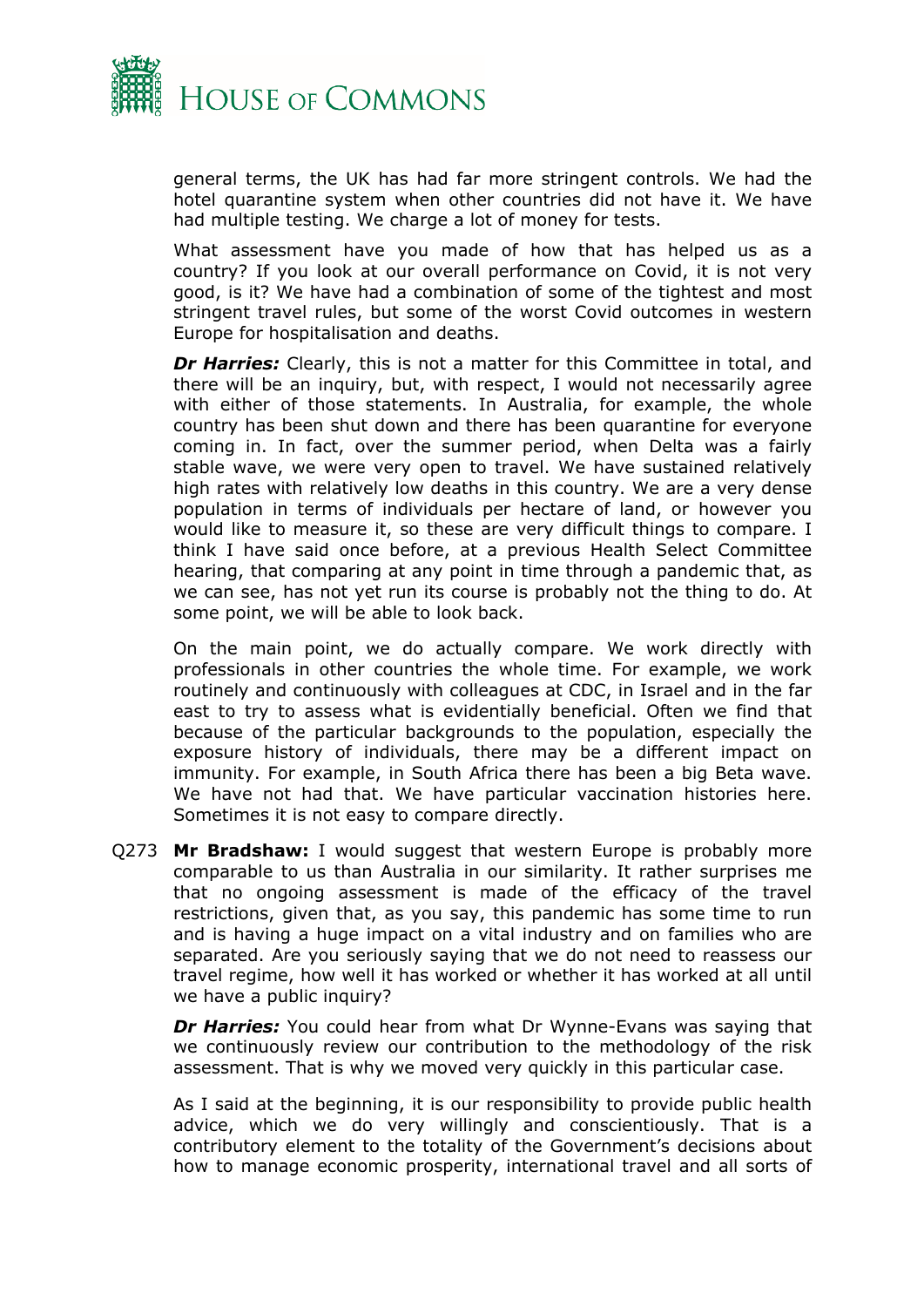

other things. It would be inappropriate for me to review that. That is not my specialist skill.

Q274 **Mr Bradshaw:** Have you or Dr Wynne-Evans ever been surprised by the decisions that Ministers have taken after your advice? We had the example last year of France, which was briefly put on a list. I cannot remember which one, but it caused absolute havoc to thousands of British families and to the holiday industry. The decision was promptly reversed. At the same time, there were many other European countries that had a worse infection rate. Are you satisfied that Ministers are always logical in the decisions they make based on your advice?

**Dr Harries:** We provide evidence. You give the example of France. On the one hand, I absolutely recognise the situation of families, including our own, I might add. I have a son studying overseas. We are not immune to any of these decisions and we understand how it feels on a personal basis as well.

We recognise that the changes can be quite abrupt, but changing abruptly is probably the right thing to do for fast-moving variants. There is a message that has probably been difficult for all of us to absorb, which is that our lives are going to be quite upset through a pandemic.

We can provide more detail on the France decision, but there was an underlying epidemiology about the Beta variant and, again, we were acting with caution to understand whether that was going to become a dominant feature. If it had, it might well have become a risk to the UK. It did not, and we have had other examples. As soon as we can see that a variant is not going to be dominant—in that case, as happened for a number of other countries, it was out-competed by Delta—clearly that country should not be held in any different respect from the UK.

#### Q275 **Mr Bradshaw:** Dr Wynne-Evans, do you have anything to add?

*Edward Wynne-Evans:* To pick up specifically on the France point that Dr Harries was making, clearly we were concerned about the number of Beta cases in France, but also at the time, in England particularly, we were on a different point of the road map. We were about to open up. In opening up further, we would have increased the risk of transmission potentially in this country.

The other reason why we may have taken a different approach is that France, and other European countries, have a different vaccine profile from ours. We predominantly used more AstraZeneca, and there were concerns about the efficacy of the AstraZeneca vaccine against the Beta variant. As Dr Harries laid out, what we found, and did not know when the decision was made, was that Delta, because it was so transmissible at the time, was able effectively to out-compete Beta. We saw that across a number of other countries.

As Dr Harries said earlier, South Africa and many southern African countries had had a significant Beta wave. When Delta was introduced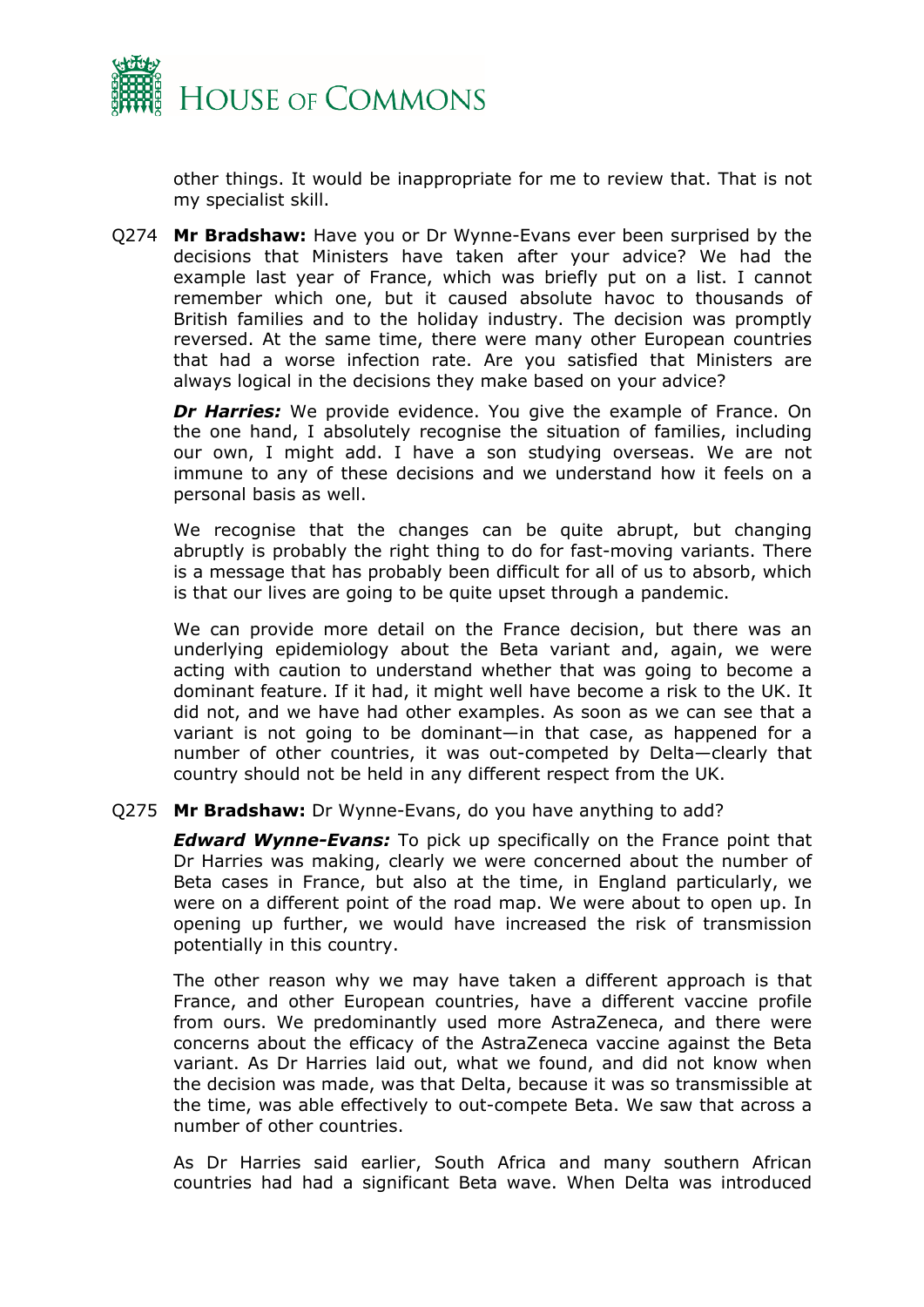

into the country, it was effectively able to out-compete it. We could see that Delta could out-compete Beta, and that changed the risk assessments.

Q276 **Mr Bradshaw:** Thank you. Finally, before we move on, Jonathan Mogford, you are responsible for managed quarantine. I assume that includes hotel quarantine.

*Jonathan Mogford:* It does.

Q277 **Mr Bradshaw:** Could you give us an update, please, because there are reports overnight of families fleeing the quarantine hotels at Gatwick given the scrapping of the red list? In theory, they are breaking the law and subjecting themselves to £10,000 fines. What is going on?

*Jonathan Mogford:* The standard practice has been that, if you have started hotel quarantine, you need to complete it. For this delisting, where Omicron has moved unexpectedly fast, we want to release people early. We are sorting out the arrangements for that as quickly as possible. We need to make sure that we are not releasing Covid or Omicron-positive guests immediately, and to get logistics like travel. We are expecting to be able to confirm the arrangements today.

Q278 **Mr Bradshaw:** What is your advice to families who are still incarcerated and have had daily tests that are negative? Should they just hang on in awful rooms having to eat terrible food, or can they go home?

*Jonathan Mogford:* On the quality of the hotels, we pitched that at a decent quality. The advice at the moment is that we are asking people to remain until we can confirm the exact arrangements for their departure, which we are looking to do today.

Q279 **Mr Bradshaw:** It appears that quite a lot are not taking any notice of that advice. No one is going to prosecute them or do anything to them if they leave, are they?

*Jonathan Mogford:* We need to make sure, and we have notified those who are Covid-positive that they need to remain in the hotels.

#### **Mr Bradshaw:** Thank you.

Q280 **Chair:** We are trying to get to the bottom of exactly who makes the decisions and your involvement in the decision-making process. Do you mind if we just focus on France and the amber-plus decision that was made? That was the starting point of our engagement with you, or indeed the Joint Biosecurity Committee, when we wrote asking about that decision.

You talked about the Beta variant. It was peculiar that France, over the previous 28 days before that decision had been made, had 0.8% new cases of the Beta variant. In Spain, that figure was 13.6%, and Spain remained on the amber list. In Bulgaria, it was 1.7% and they remained on the green list, and yet France was singled out despite having lower rates of Beta. Can you help us by explaining how that could have been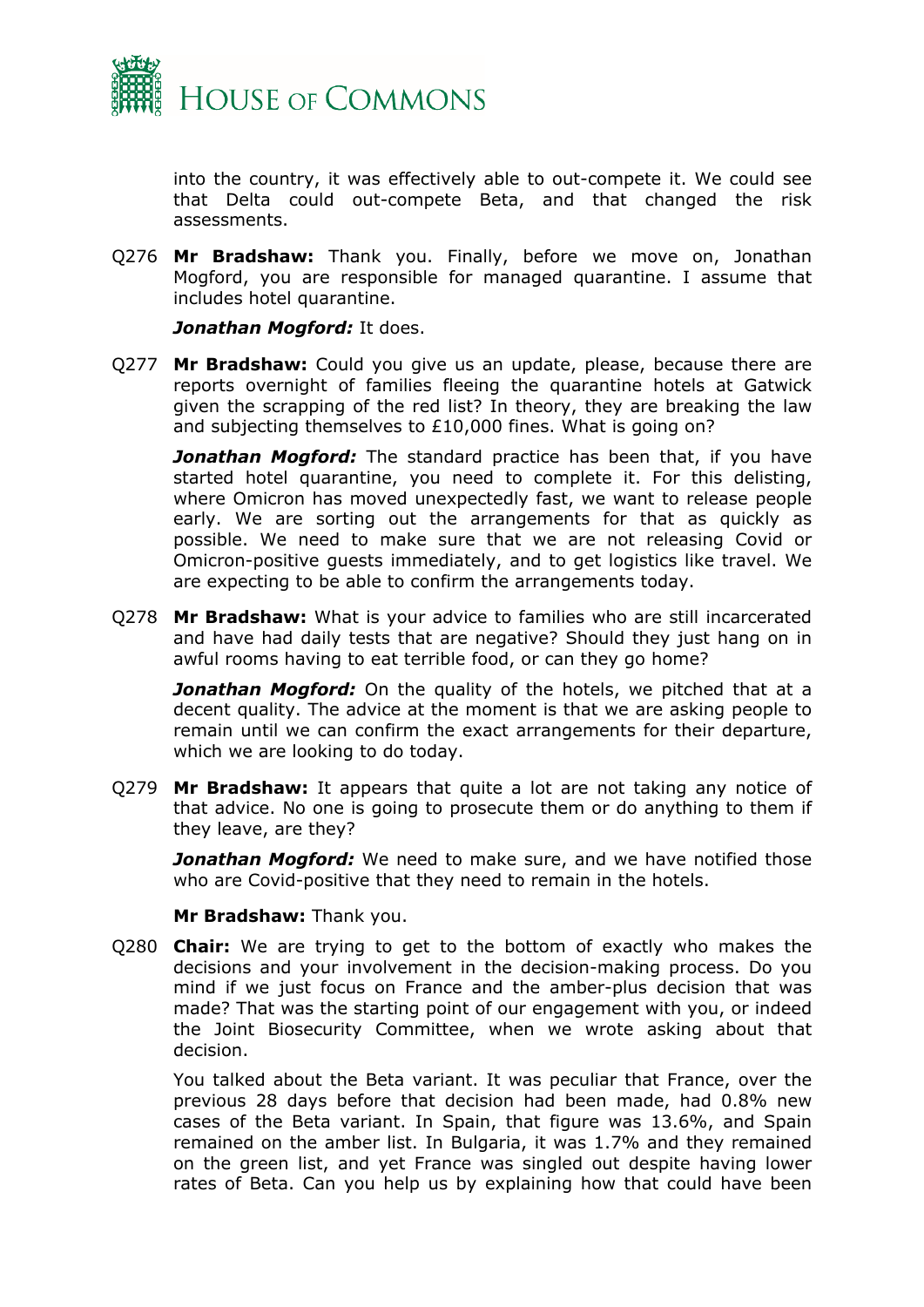

the case?

*Dr Harries:* I will probably pass that one to Dr Wynne-Evans because I joined the organisation from my previous role during that period.

*Edward Wynne-Evans:* When we reviewed France, as I think I said earlier, there was a triage mechanism. Countries that had a change in their risk assessment would have been flagged. We had picked up France a number of weeks previously and were concerned about the biosecurity risks there and had been flagging them.

As I said earlier, we were concerned about the changes, particularly in the UK at that point, and that is why France in particular was flagged at that point. The rest of Europe was reviewed across the whole of the Schengen area. There were a lot of particular flags raised about other countries at that point, but France was the one we were most concerned about when the decision was made there, on our advice. The key difference was that we were going to open up in this country, and we were concerned about potential travel volumes.

Q281 **Chair:** Does it work in the sense that your advice to Ministers was, "Quick, we need to do something immediately about France," due to geography or what have you, even though the rates were lower than in Spain and Bulgaria? Is it that, or do you literally just present statistics, country by country, and then Ministers come up with a policy off the back of that?

*Edward Wynne-Evans:* For the UK Health Security Agency, we present the risk assessments about what we think the biosecurity risk is to Ministers. It is then for Ministers to take the decision about what they wish to do about it.

Q282 **Chair:** What was your specific advice on France?

*Edward Wynne-Evans:* At the time, we were using a three-point scale. We were rating France as a high biosecurity risk at that time, and then it would be for Ministers to take that decision.

Q283 **Chair:** I am drilling in on one particular country, but can you remember what your advice would have been on Spain, where it seemed to be five times more, or higher?

*Edward Wynne-Evans:* Spain was not flagged by the triage mechanisms at that point, so we did not provide specific advice on Spain to Ministers at that point. We provided advice to Ministers on Spain a number of weeks later because we were concerned about the emergence of another new variant. This time it was Mu, and we were concerned about particular links between Spain and South America. Again, it was a variant on which we did not, at that point, have a good understanding. We were concerned about potential ingress of Mu from Spain to the UK.

Q284 **Chair:** When I described Spain over the previous 28 days as having 13.6% of its cases as Beta, whereas France was 0.8%, did that not get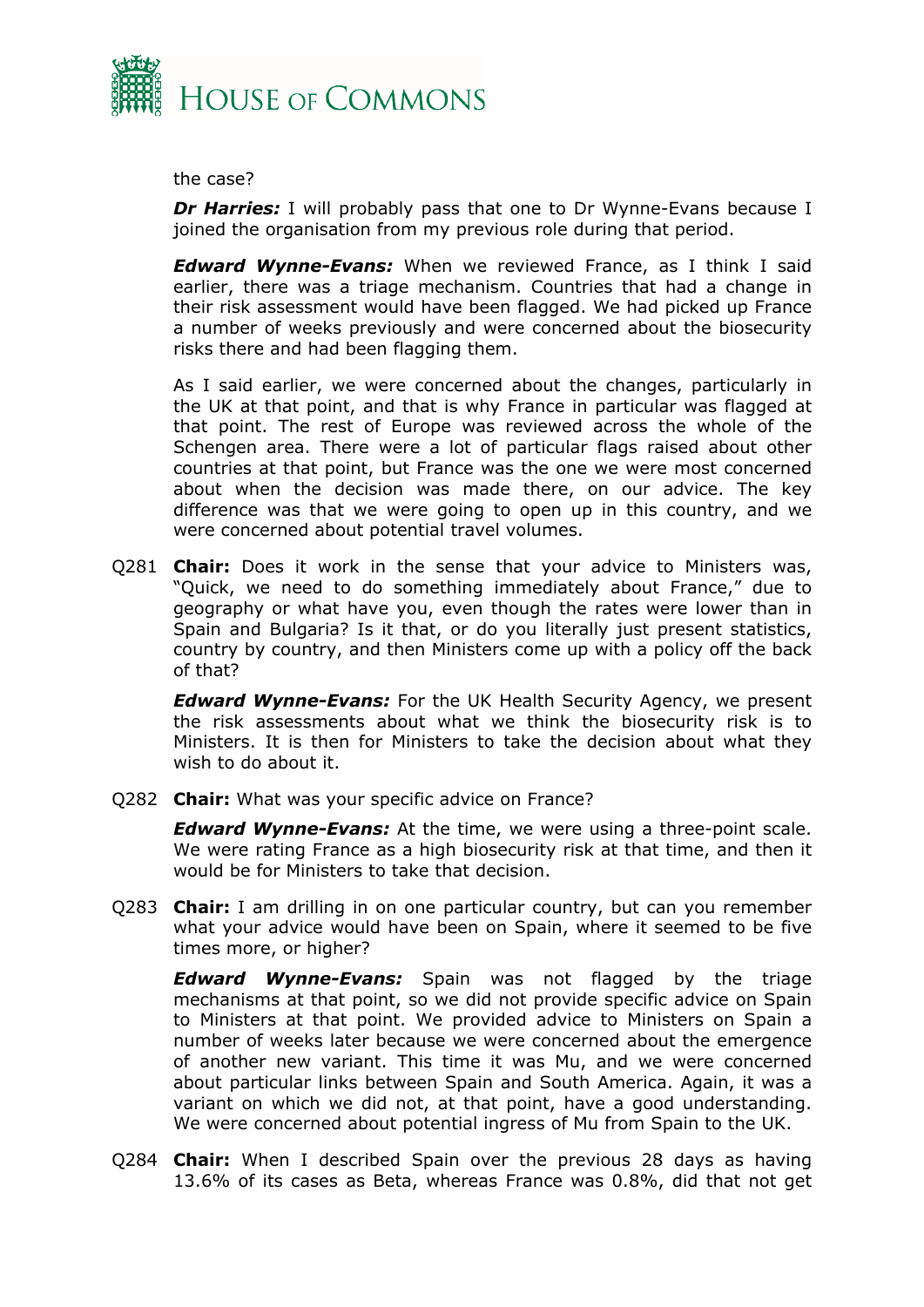

flagged by you with regard to Spain just because you were not at that point assessing Spain?

*Edward Wynne-Evans:* We were concerned about ongoing transmission of Beta within France that we had not seen in Spain at that point. The level of Beta there was not flagged at that point.

Q285 **Chair:** Is that just because you do country reviews as and when you do them, rather than, "Okay, we've got a problem with one country so let's see how it compares with others"?

*Edward Wynne-Evans:* The triage mechanism has to flag a change within the country, and there were changes flagged for France. That would be why a deep dive was specifically done for France at that point.

Q286 **Chair:** I still do not understand why Spain would not have got the same treatment, given that rates were high and it was a variant of concern.

*Edward Wynne-Evans:* But Spain had not changed at that point, so we would not have engaged with a particular deep dive to review it. When there was a change with Spain, we were concerned particularly about Mu.

Q287 **Chair:** I still struggle with that. Again, I come back to the figures. Over the preceding 28 days, France was at 0.8% of cases, Spain was at 13.6% of cases, being Beta, and Ministers really struggled to describe it. They were talking about the prevalence in one particular overseas territory, which was actually on the amber list anyway.

*Edward Wynne-Evans:* It was not driven by what was happening in a particular overseas territory. There were particular concerns about what was happening in France at that time. There were reports that they had outbreaks of Beta. That was what was causing us concern. That was why the biosecurity risk assessment was made.

**Dr Harries:** Could I make an additional comment? I absolutely support what Dr Wynne-Evans has said. It is really important to compare numbers, and of course we do that all the time. That is evident in the methodology that we publish. It is also important to understand the context in which those numbers are operating. Sometimes you can see an opportunity where there has been a significant outbreak of something—we have this in the UK—that has been contained very carefully and closely in an area, and sometimes there appears to be growth without any evidence of containment.

At the moment, I cannot remember because I was not directly involved with some of the detailed work on France at the time, but it is important to understand that. I seem to remember that in Spain there was a very controlled, localised outbreak that was then curtailed. My point is not on those two specific countries but to say that the actual confidence in the containment of a variant is also an important element in understanding what the risk of onward transmission is.

Q288 **Chair:** I suppose part of the struggle with this is that there has been a lot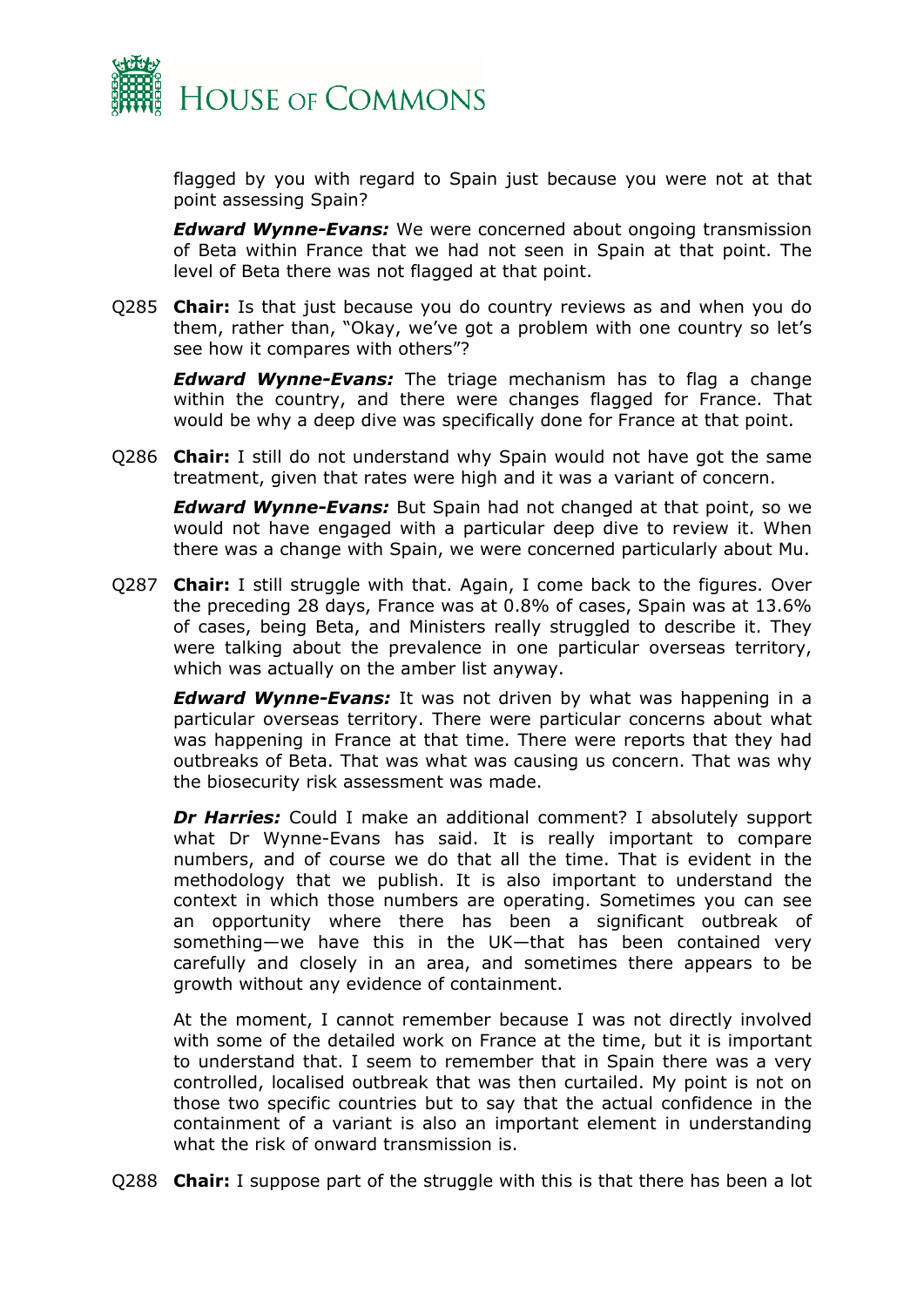

of questioning because people cannot see exactly why countries are placed on the list that they are placed on.

The Committee went over to Germany and heard a very different story. There was complete openness and transparency between health officials, transport officials and the industry. By and large, they were all in sync because they knew what the rationale behind the decision-making process was. Why do we not have the same openness and transparency in this country?

*Dr Harries:* I will speak on behalf of the organisation to start with. The UK Health Security Agency only came into being at the start of October. I have taken steps, broadly, not just in relation to travel, to ensure that we are, if you like, an open access organisation. It is really important as a leading scientific organisation globally that we set good trends in that direction. That is definitely the ambition.

Dr Wynne-Evans may add some comments about some of the details. The methodology is entirely open. Much of the data that we use is open, but there is some information that is not publicly available and therefore it is difficult for us to share. Where we can, we always will.

#### Q289 **Chair:** Dr Wynne-Evans?

*Edward Wynne-Evans:* The key point for us is that we use triangulation of information. We use publicly available information and information ourselves that we may have obtained from MQS tests, as well as other sources of information that are publicly available, to help with the risk assessment. There are also private sources of information. FCDO colleagues may ask in-country for specific sources of information. Some countries are willing to share confidentially, but they do not wish to have that data published. In order to see and better understand what is happening in a country, we have access to that data.

When a country was moved between lists, the information that was used to make those assessments that we could publish was published at that point. As Dr Harries said, the methodology and the steps used to drive the risk assessments have always been publicly available. That methodology was reviewed by both CMOs and CSAs, and at each iteration of the methodology it was made publicly available.

*Jonathan Mogford:* There is quite a lot of work that is done jointly across UKHSA, DHSC and DFT in engaging with all the stakeholders that are going to be affected by the decisions that are taken, including the ports and the carriers. That also relates to the ministerial decisionmaking processes and the decisions that need to be taken against the international health regulations work and prepared for the central Cabinet processes.

Q290 **Chair:** Mr Mogford, are you saying that you regularly engage with the chief executives of airports and airlines to explain the rationale behind your advice so that they would get the same insight?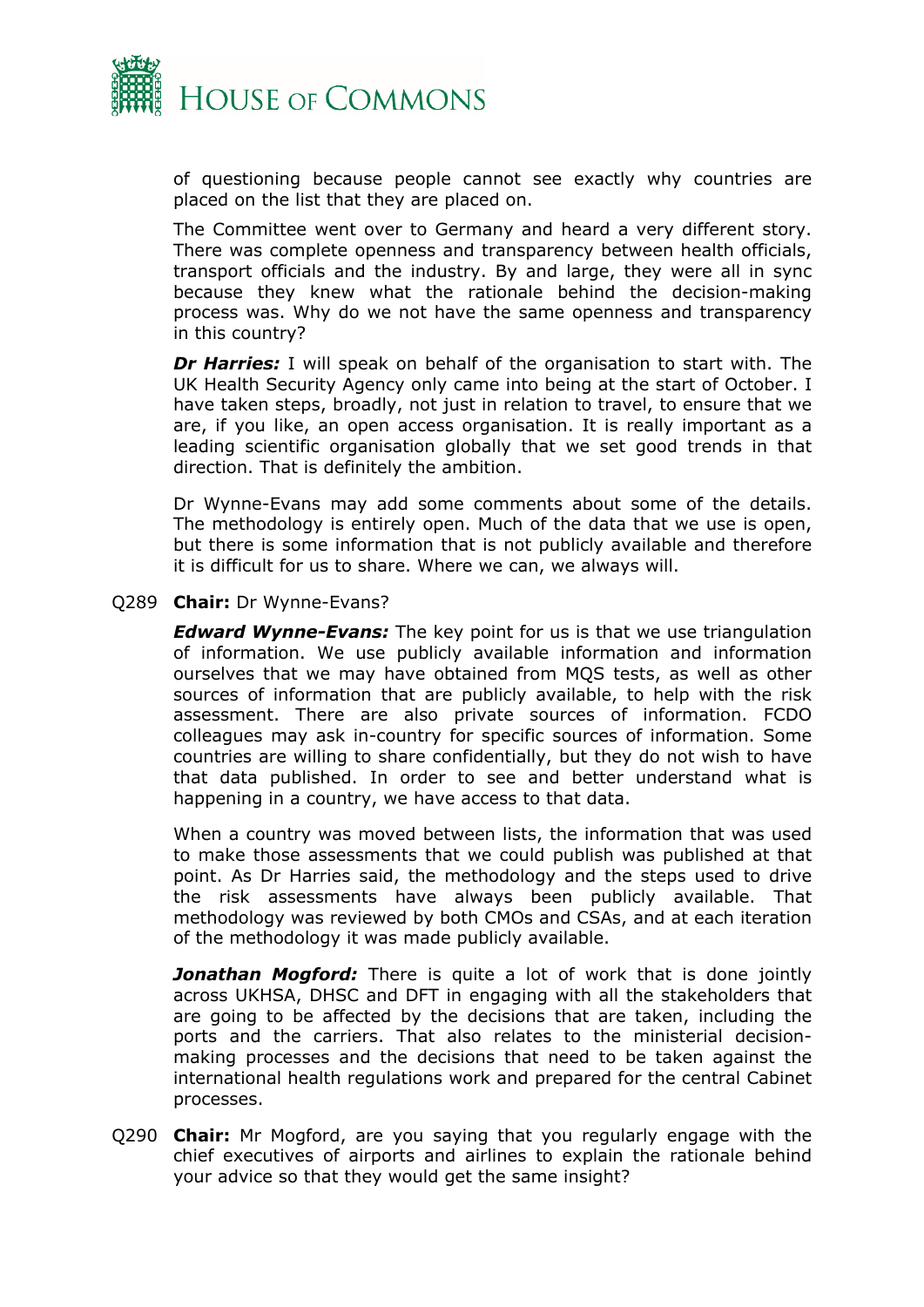

*Jonathan Mogford:* There have been, particularly joined up through the DFT, regular contacts with the industry and their representatives. As MQS, we have dealt directly with the chief executives of the airports, particularly on a lot of the arrivals arrangements, dedicated terminals, and so on. That is not to say that there are not significant challenges that have also been brought by the sector, which is understandable. There have been a number of legal ones, in all of which the Government's actions have been upheld.

**Chair:** Let me bring in some colleagues. First of all, Karl McCartney.

Q291 **Karl McCartney:** Good morning, witnesses. Dr Harries, I have some specific questions on some stats later. Initially, you talked about giving advice to Ministers and Ministers making decisions. That is fine, but considering that the decisions Ministers have made have decimated the aviation industry, how many times have you given advice to Ministers and they have not gone as far as you wanted them to go?

*Dr Harries:* I think what I said is that we give evidence. We give a risk assessment to Ministers and they make the decisions. It is much less direct advice. If they seek advice on, for example, how effective a test might be on a particular virus at a particular place of travel, we give that evidence. It is advice to them, and they make decisions.

Q292 **Karl McCartney:** With the advice or the risk assessment that you gave them on the red list, were you happy with the decision that the red list should be scrapped, or not?

**Dr Harries:** On this particular occasion? My public health assessment of that, in line with what I said earlier, was that while we had other testing arrangements to manage Omicron ingress and other variants' ingress across the globe, which is where the cases were starting to appear, it was entirely appropriate that the risk was managed equally across countries rather than being focused on those particular ones. Clearly, we still recognise that the rates of infection in those countries are actually very high.

Q293 **Karl McCartney:** Indeed. We will come back to rates of infection in a second. This might be a question for you, or perhaps Mr Mogford. Of the people who have travelled from those 11 countries and have been put in isolation and tested continually, how many of them tested positive for the latest variant?

*Dr Harries:* I will pass that to Mr Mogford, who will have the latest data.

*Jonathan Mogford:* The latest indication is that we have seen unprecedentedly high rates of positivity through the hotels in this round. That is including after pre-departure testing. The latest figures suggest that nearly 5% of people in the hotels are positive.

Q294 **Karl McCartney:** Let me just be clear about that. That is 5%?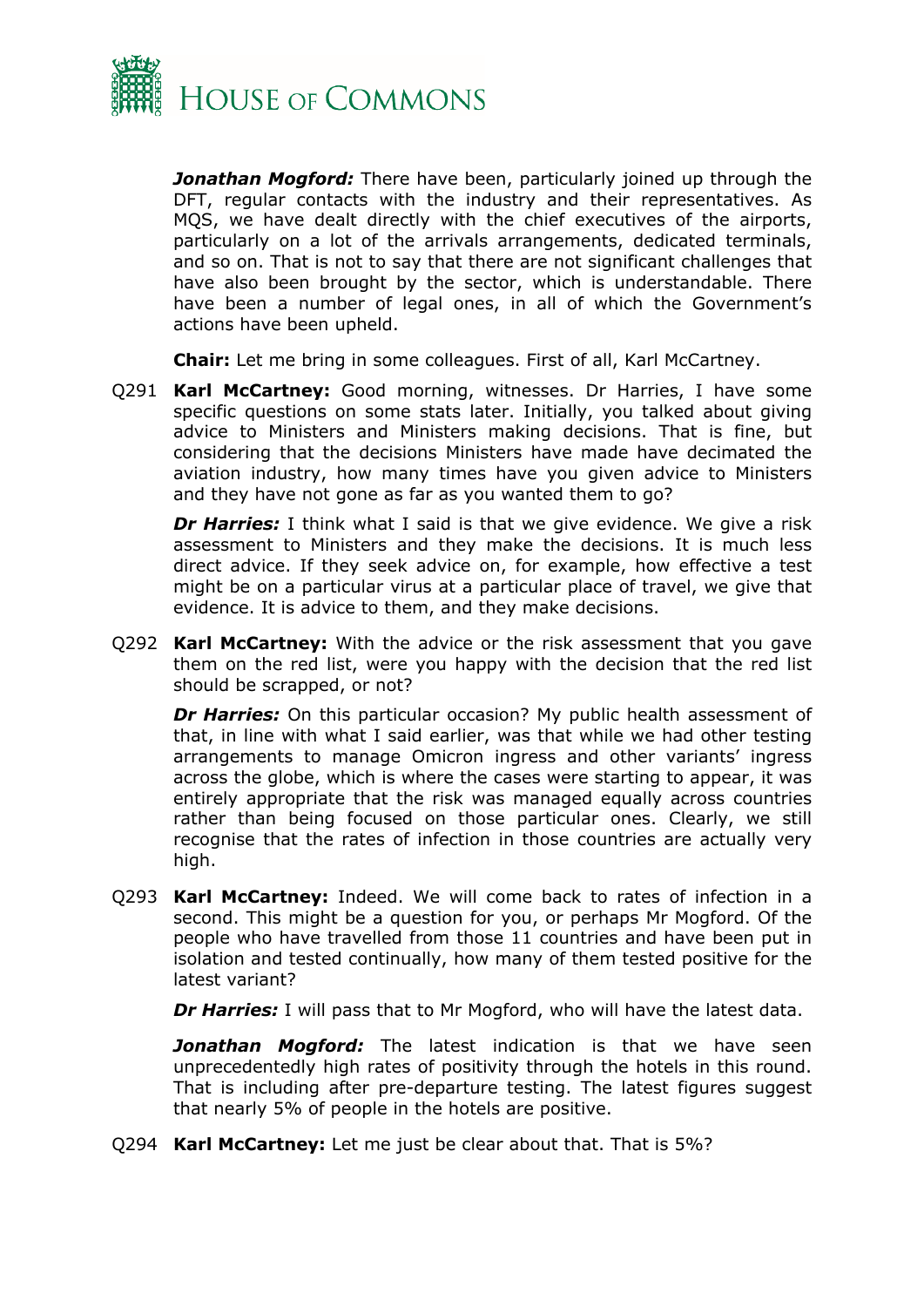

*Jonathan Mogford:* Yes, and of those at least 1% are Omicron positive, but probably as much as 3% because we are waiting for—

Q295 **Karl McCartney:** Of the 5%?

*Jonathan Mogford:* No, of the total arrivals.

Q296 **Karl McCartney:** The total arrivals are roughly how many thousands?

*Jonathan Mogford:* We have had roughly 5,000 guests through in this round of red-listing.

Q297 **Karl McCartney:** You just called them guests, but we have seen pictures of the food that they are being provided with and that some of them are paying over £3,000 for. Do you think that is fair? Do you think they should be given a rebate?

*Jonathan Mogford:* We have picked up with the hotels the reports of the food. There are strict conditions and standards that are set for MQS. The complaints that have been received are very low through the whole process of MQS. We share the concerns of what we have seen on social media, and those have been picked up with the hotels directly.

Q298 **Karl McCartney:** You look a bit like me; we have a healthy appetite. I don't think you would have been happy with the quality of food that has been provided. I certainly would not have been.

Dr Harries, I want to check some stats that have been provided. Is it right that for those who have been hospitalised with the latest variant, rather than the average being an eight-day hospital stay, it has been a three-day hospital stay?

**Dr Harries:** It is not possible to draw conclusions on average hospital stay dates at the moment. Do you mean in the UK?

Q299 **Karl McCartney:** No. That stat comes from South Africa.

**Dr Harries:** That is not a comparable population at all. We do not have the detail of it yet. We will start getting good data through. Clinicians speak to colleagues in South Africa very regularly. The average age of the population there is 27. We would not expect 27-year-olds in this country to become ill at the moment with Delta. Our average population age is 41 and we have underlying conditions. They are simply not comparable at the moment. We do not yet have the disease severity signal.

Q300 **Karl McCartney:** You talked about the doubling time being perhaps less than two days, whereas it used to be seven with previous variants. It is now 1.9 days, I believe. Extrapolating that with geometric progression, do you think that everybody in the UK will have had the latest variant by 29 December?

**Dr Harries:** No, I don't think anybody has ever suggested that.

Q301 **Karl McCartney:** But that is what your facts and figures are suggesting.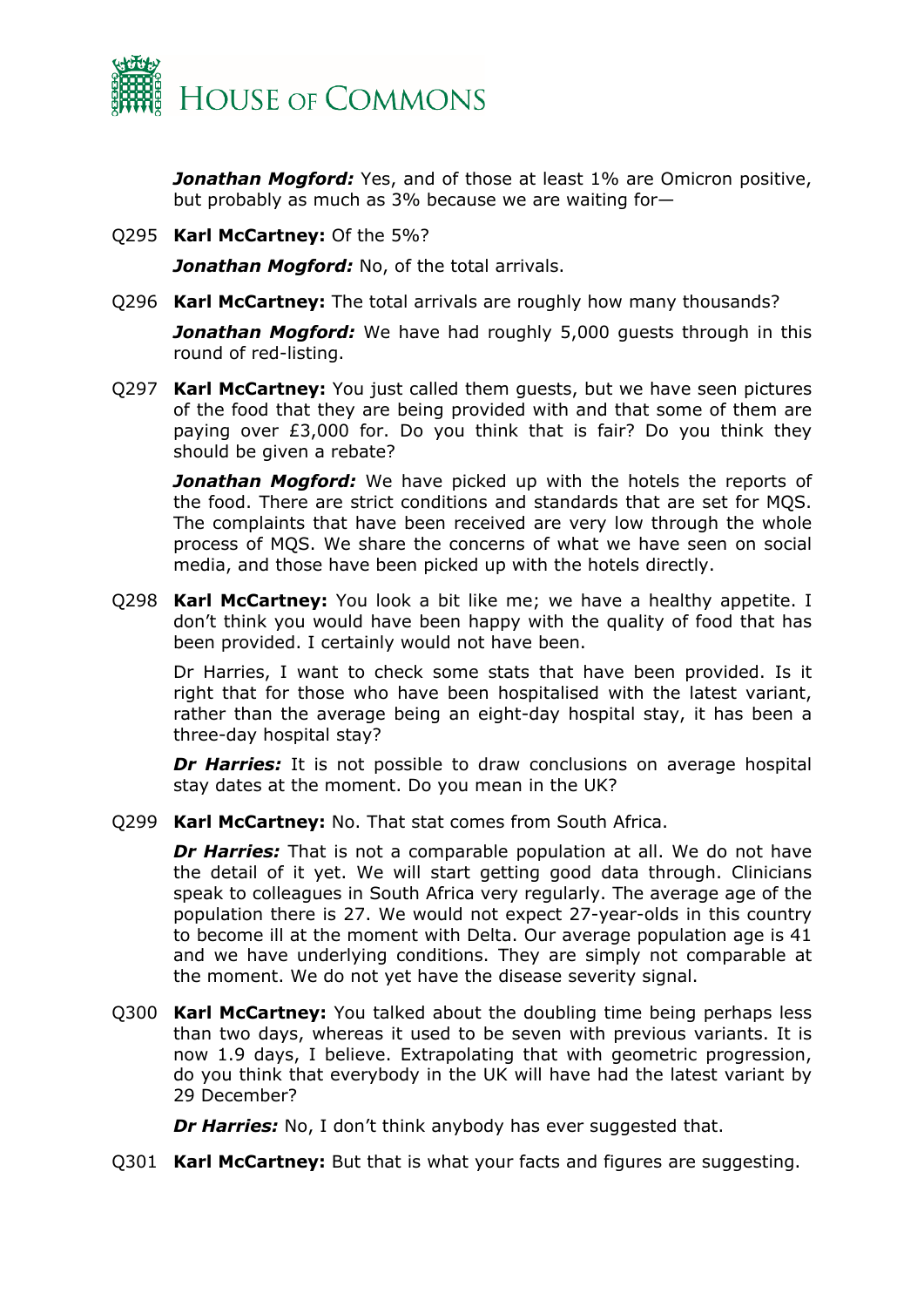

*Dr Harries:* No, because what they suggest is that there is a doubling time and then, at a point in the population, the exponential growth in the population, a number of things happen. One is that it is in different areas. We will see it in London, for example. It is rising hugely at the moment. It will peak as it runs out of people in different areas to infect. It will move across the country, and we will see it in different places. Equally, once you start seeing rates like that, people's behaviour changes as well. Although you can predict the exponential rise in cases at the start, it is much more difficult to understand what will happen as you go forward.

The other point about this is that we are still learning, as I said. We are very confident, for example, on reinfection rates. If you have had Delta, you may not expect to get it severely again. The reinfection rates for Omicron—having Delta and then having Omicron—are much higher, from what we have seen so far, so, even if you have had one case, you may get it again. If you have had Delta you may get Omicron. We can predict very rapid growth, but I would not predict that a whole population would get it. We do not see that. You tend to see waves of a pandemic spreading across.

Q302 **Karl McCartney:** Thank you for that. If the Minister had not taken your advice and removed the 11 countries from the red list, would you have gone on the "Today" programme on Radio 4, or do you believe in collective responsibility?

*Dr Harries:* To do what?

Q303 **Karl McCartney:** To undermine the Minister for not taking your advice and making the decision to remove the 11 countries from the red list.

**Dr Harries:** I probably have an unenviable role. On the one hand, I am a second permanent secretary in the Department of Health. On the other hand, I am a registered medical professional. I need to abide by both those principles, but at the end of the day my job in my current role for the Department of Health and as a medical professional is to protect lives and to enhance life. I will take whatever action is required.

Q304 **Karl McCartney:** My final question is to all three of you. Where are you, geographically, now and when was the last time you went into your office?

**Dr Harries:** I am currently at home in Wales. I am registered with a Welsh health practitioner, and I came to get my vaccination. I have actually stayed put ever since.

*Jonathan Mogford:* I am at home in Brighton. I was last in the office, I think, the week before last.

**Karl McCartney:** Dr Wynne-Evans? He obviously does not want to answer the question, Chair. He is somewhere his broadband is not very good, so maybe he is in Lincolnshire.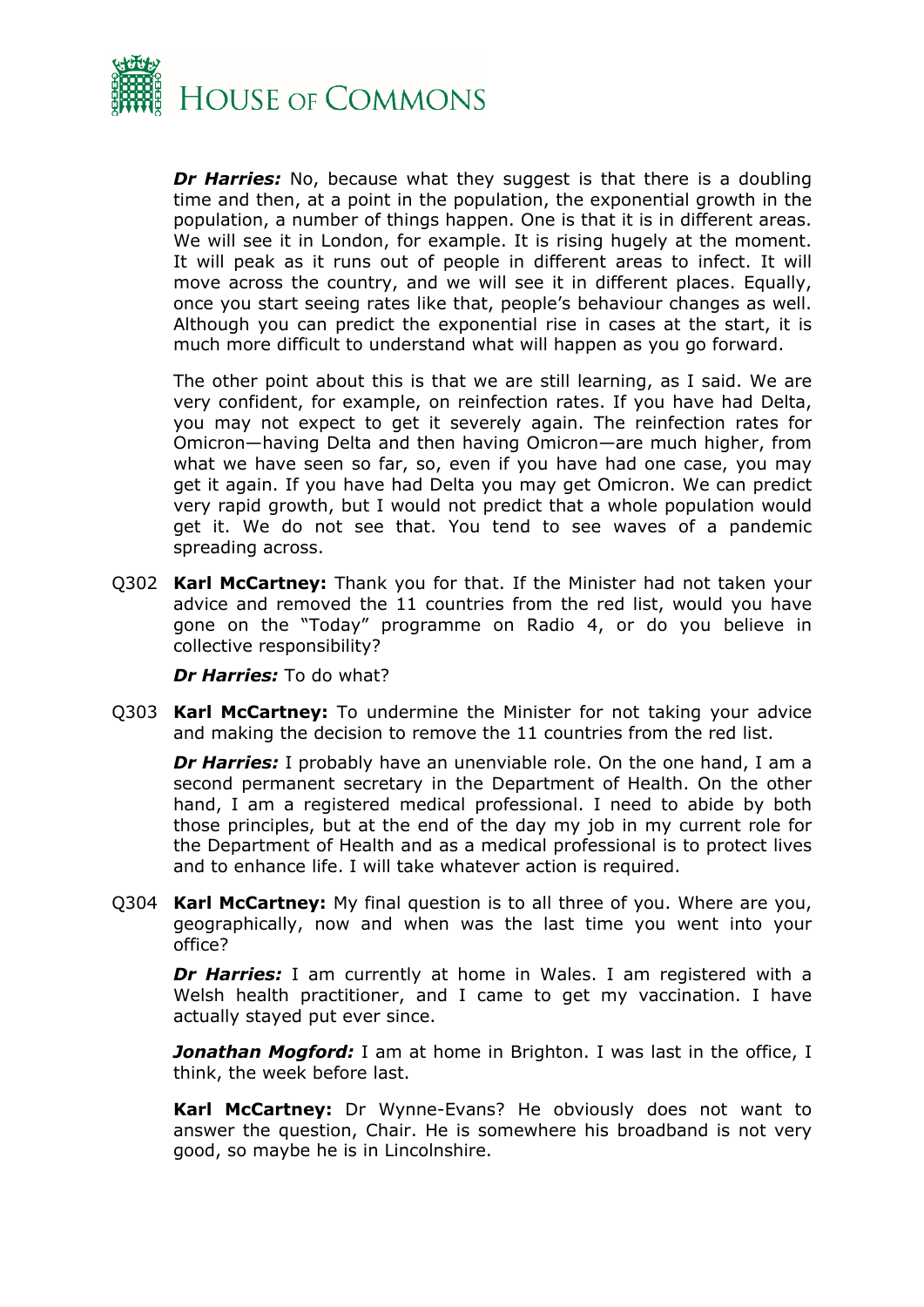

*Dr Harries:* We will get that answer to you, I am sure. I think his wi-fi— He is back.

*Edward Wynne-Evans:* I am terribly sorry. My wi-fi connection has become very unstable today. Sincere apologies. I am currently in Maidenhead. I think the last time I was in the office would have been at the end of November.

**Ruth Cadbury:** Sensible people working from home.

Q305 **Chair:** Coming back to the decision-making process, we will put it down to my poor questioning but I have checked with my colleagues and they still do not really follow how the decision that was applied to France on the amber-plus list did not apply to Bulgaria or Spain, having had higher Beta rates.

Could we use a different country example to better understand how these decisions are arrived at and what advice you give? Could we look at India? What advice did you provide on India's coronavirus health risk late in March and in early April 2021?

*Dr Harries:* I was going to pass it to Dr Wynne-Evans, but perhaps I could flag that through the process, as we have obviously seen this time with Omicron, we saw that it was a variant of concern and actions were extremely rapid. I will let Dr Wynne-Evans explain, because that might be part of the discussion on India.

*Edward Wynne-Evans:* India is a very good question to ask. India was flagged at the end of March via the triaging process. There were changes there that we were concerned about. The risk assessment on India was carried out four times throughout the end of March and through April. Those were out-of-cycle risk assessments. We were concerned about the changes in the epidemiology. At the end of April, Ministers made a decision to place India on the red list at that point.

The key differences to notice were that at the time the concern was about what would go on to be called the Delta variant, but at that point the variant was noted as a variant under investigation. It was not designated as a VOC. We were less concerned about Delta at that point. It was only made a VOC subsequent to decisions about red-listing.

The key thing to notice is that the methodology subsequently was changed to be allowed to flag the risks of both variants under investigation and variants of concern at that point. In the case of Omicron, the decision was made rapidly within the UK to flag it. It was rapidly flagged as a variant of concern, so the process was speeded up. Had it remained a variant under investigation, because of the biological concerns, we would still have flagged the actions. We would have still taken the biosecurity position that we did.

Q306 **Chair:** Focusing on India, you said there was advice at the end of March. I think you said the decision was made by Ministers at the end of April.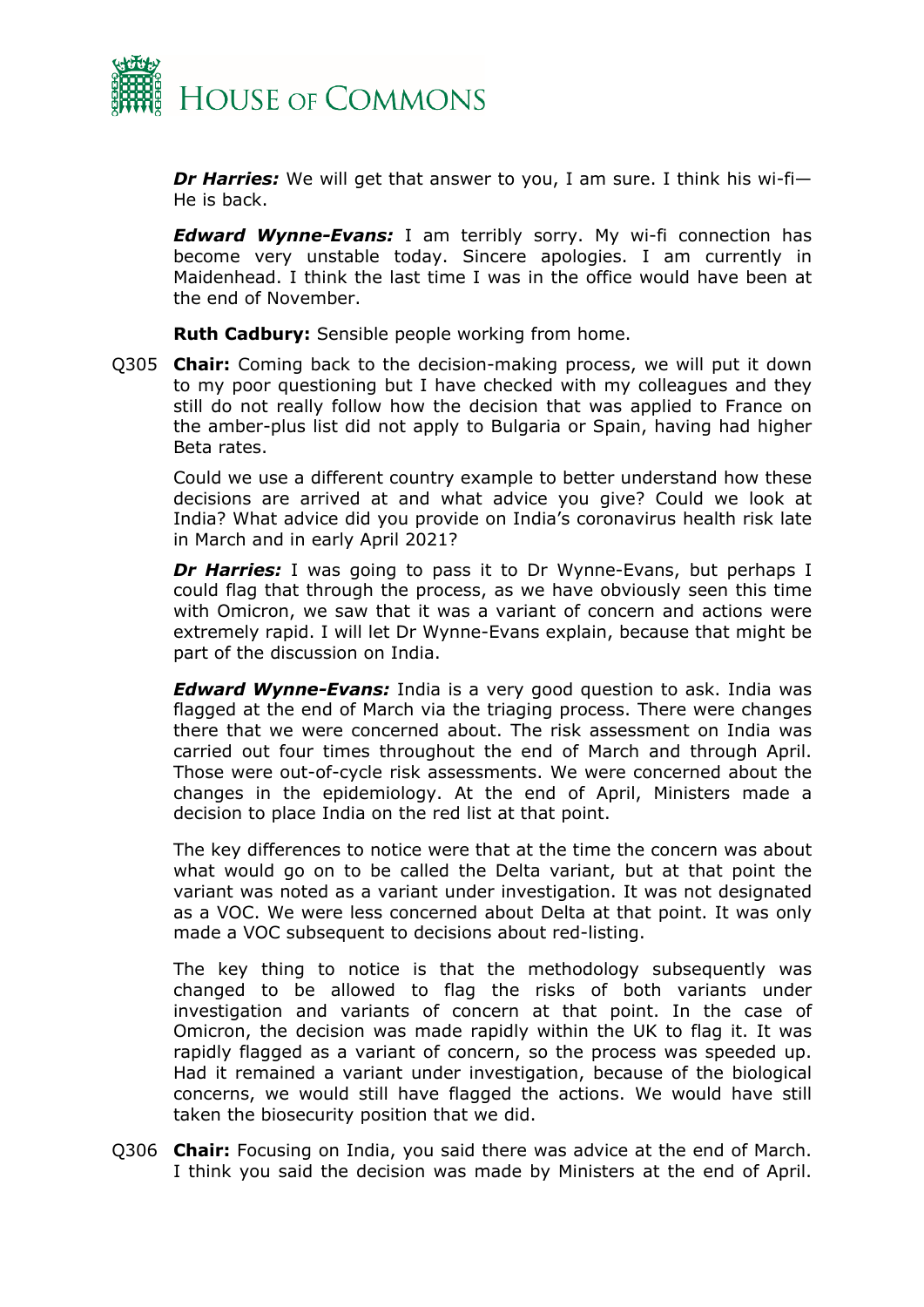

What was the advice at the end of March? What were you saying to Ministers should occur for India?

*Edward Wynne-Evans:* Advice was not being given. The biosecurity risk assessment there was flagging that there were concerns potentially within India from a variant, but the variant was not designated as one that would have needed action at that point. Over time, we became more concerned. That was flagged a number of times to Ministers at that point. Ministers took the decision to then put India on the red list. Subsequently, Delta became a VOC as well.

Q307 **Mr Bradshaw:** I think probably the reason we are asking about this is that, from my recollection, Pakistan was on the red list earlier and there was a suggestion that India was treated differently because the Prime Minister was hoping to have a trade visit to India, which of course never took place. Was your assessment—you do not give advice; we have learnt that—on India the same as Pakistan, or different?

*Edward Wynne-Evans:* At the time, the assessments of Pakistan and India were that they were both considered to be high risk, but initially Pakistan was thought to be a higher risk. Ministers would have come to a decision around that, if you are distinguishing different risks between different countries.

Q308 **Mr Bradshaw:** In what respect was Pakistan assessed to be higher risk than India at that time?

*Edward Wynne-Evans:* We had further concerns about what was happening in Pakistan and that is why it would have been assessed as a higher risk at that point.

Q309 **Mr Bradshaw:** What sort of concerns?

*Edward Wynne-Evans:* About the particular variant and the potential changes. Comparing Pakistan to India, they have different sequencing and testing regimes. There were additional concerns about what was happening in Pakistan at that point.

Q310 **Mr Bradshaw:** Are you satisfied, and Dr Jenny Harries more generally, that the decisions that have been made have always been consistent with your assessments regarding various countries?

*Edward Wynne-Evans:* We provide a biosecurity risk assessment to Ministers. Ministers then have to make decisions about what they are able to decide from that. The biosecurity risk assessment is a part of their decision-making process, but they are the ones who ultimately have to take the decision about red-listing.

Q311 **Mr Bradshaw:** You have never thought, "Oh blimey, I'm surprised that one did not go on that list or that one did." You have always been completely confident and satisfied that the decisions that have been made by Ministers have been consistent with the biosecurity risk that you have highlighted to them.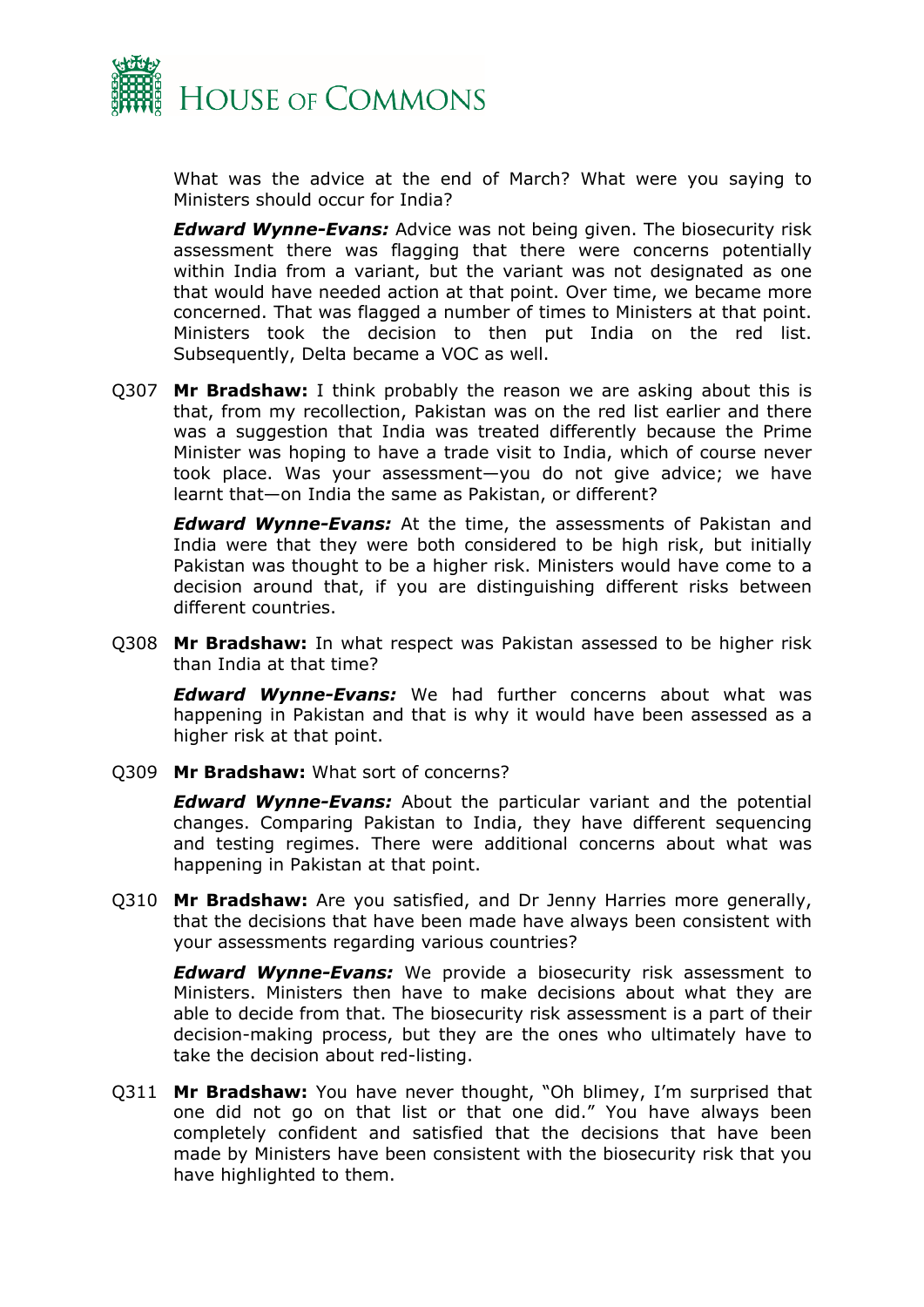

*Edward Wynne-Evans:* I think the biosecurity risk is always flagged. Ministers then need to make a decision about how they might implement that biosecurity risk, but we have always flagged those decisions to them and then they have to take an appropriate decision from there.

*Jonathan Mogford:* I can perhaps help a bit on that. There are two parallel processes that are managed, essentially, right through the different phases of the risk assessments. There has not been a direct and mathematical relationship between the very high-risk rating and what goes on to the red list. The consistency of the decisions taken against the assessment from UKHSA has been a critical part of the decisions that Ministers have needed to take about the response to that analysis. A lot of the themes through a number of the countries that have been raised this morning is precisely where you draw the line, particularly at the really difficult interface between the very high risk, red-listing and the hotel and non-hotel response.

As has been flagged, there were some ad hoc decisions taken, particularly with France and with Spain, about the most appropriate public health based response, short of putting countries on to the red list. Those were particular decisions relating to the situation at the time, which was of course evolving and changing every time Ministers came to those decisions.

Q312 **Mr Bradshaw:** There has been no overall assessment of the efficacy of our travel restrictions on the course of the pandemic in this country, but are economic impact assessments made of these decisions, or is the economic impact on the industry and on jobs and the social impact on families separated and holidays ruined ever taken into account? Is that not considered at all?

*Dr Harries:* I think on all the points you raise, I hope I have signalled, as I am a health professional, that I recognise things like mental health concerns for individuals. That happens with a number of areas of our pandemic response.

The overall economic impact or broader impact is not one that we would do. That would be for the Government to consider more holistically. We can obviously provide the public health assessment of that. Where it is directly possible to do something—to take a different sector, around education and schools, where there is quite a lot of evidence around mental health issues for children, for example—it may be possible to take that into consideration in the public health assessment, but it is not as easy to do here.

**Mr Bradshaw:** Thank you.

Q313 **Chair:** You make your country assessments and those are handed to Ministers and then they make the decisions. Are you in the room when they make those decisions, when they decide, "Oh, we have all these different country assessments, so let's come up with a traffic light system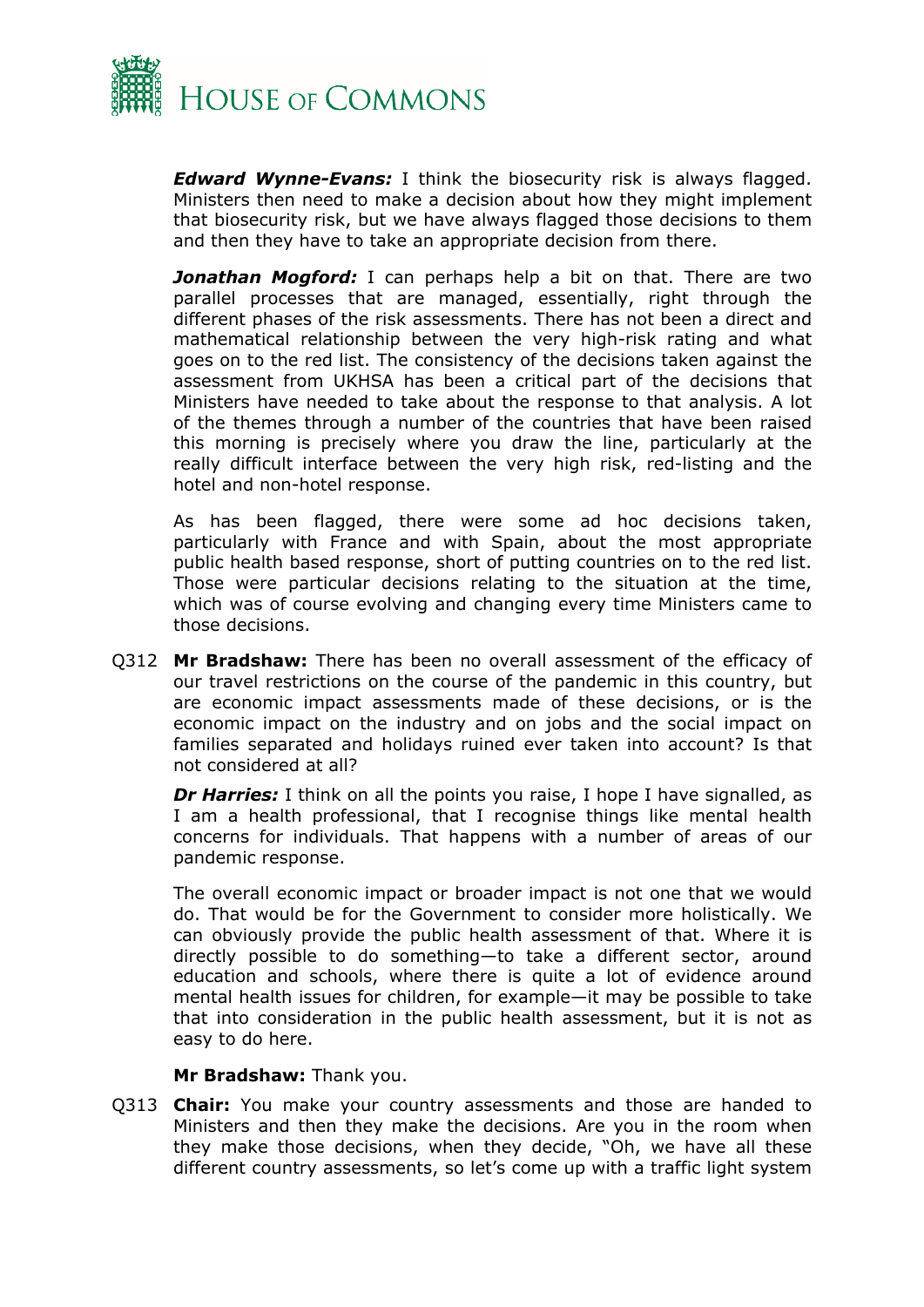

and classify them on the basis of colour"?

**Dr Harries:** There will usually be some representation to give factual information if there are queries in relation to the risk assessment piece of evidence.

Q314 **Chair:** But you are not involved in the decision making as to what to do with your country risk assessments.

*Dr Harries:* No. The decision making is with Ministers. I would frequently—not just me but other senior professionals as well—be asked simply to comment on observations, to confirm, for example, a statistic or the evidence base in relation to a testing protocol.

Q315 **Chair:** I am aware that you are not really in the room when those decisions are made, but it being your body of work, you will obviously have an interest in what they do with it. What is your understanding of the decision-making process? Who makes the decisions? Which Department? Is there any challenge with anyone in your team?

*Dr Harries:* It is genuinely a cross-government decision-making process. It is definitely not for one single representative from one part of the Government officials to comment on that generally. It is a far-reaching consideration, and particularly because of the points you have made there are far-reaching discussions. We contribute solely to the ones that relate to the public health intervention.

*Jonathan Mogford:* It is perhaps worth adding that the decisions that are taken are Cabinet and Government-wide, including the devolved Administrations. The decisions also have to be taken in the context of the international health regulations, which essentially mean that all of these decisions have to be public health based. Clearly, the discussions and the decision-making process itself bring together representations across the whole of Government.

Q316 **Mr Bradshaw:** It seems odd to me, though, that the Health Secretary has told me two days running in Parliament that, now that Omicron is rampant here, he does not think that the testing regime we have is appropriate any more. The Transport Secretary has said the same. Who is overruling them? Is it No. 10? Is it the Home Office? Is it the Home Secretary? Is it the Cabinet as a whole? I cannot understand why these restrictions are still in place, if the two Ministers that one would imagine would be in the lead on this policy share a view—unless they are not telling me the truth, and I have no reason to suspect that is the case given the enormous damage they are doing to the holiday industry in what is a vital period for it. It is an industry that is already on its knees.

**Dr Harries:** With respect, I am not trying to avoid your question at all. Clearly, those are statements made by Ministers so I cannot respond on their behalf. I can answer questions on testing efficiency and all sorts of things, but not what Ministers have said.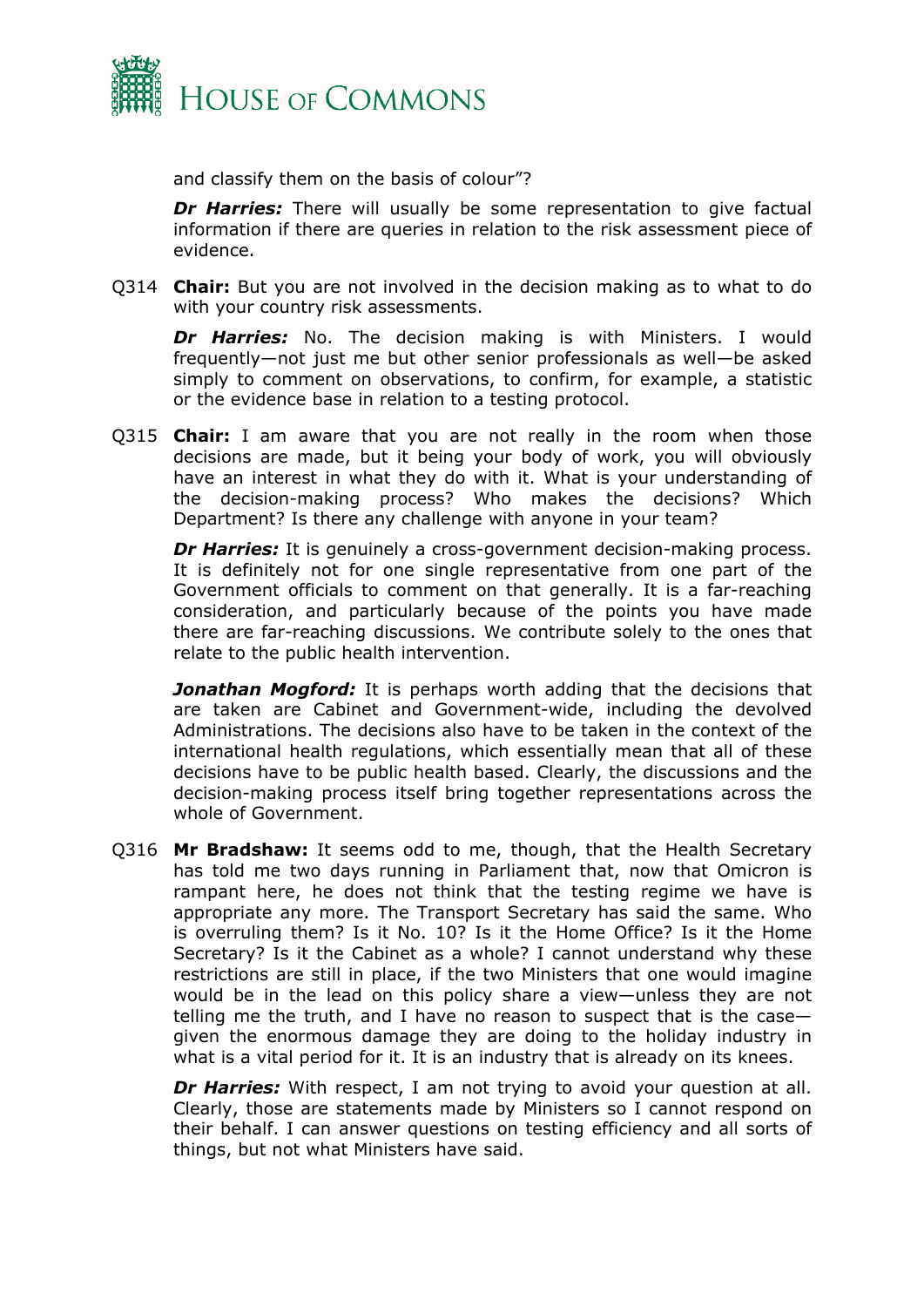

**Mr Bradshaw:** That is fair enough. Thank you.

Q317 **Chair:** Building on that, you must feel this frustration as well. Ministers always say that they are following the science. That would seem to suggest to us that that is because there has been a recommendation from the scientists to put a country on to a particular red list, green list or amber list. But you are not doing that. You are just giving country assessments. It is the Government, the politicians, who are making those firm decisions and interpreting them, not yourselves. Doesn't your team sometimes feel a little blamed for that? This is your chance.

**Dr Harries:** I shall just comment by saying that it has been a long pandemic. How about that?

Science is quite grey. It is not black and white. That is an important thing. That is of relevance in relation to Omicron because I am sure it has not escaped you, through the pandemic, that you always find different scientific voices. One of the startling things about Omicron is that I have not heard a single scientific voice of dissent. When you see a whole science community deeply concerned about a particular threat, it is really noticeable. I think that is what we have now. It is an important point.

The other point is that we are looking at this as a public health risk. As you and other Committee members have rightly said, there are different perspectives on public health risk. It is not simply about a country or a variant. It is about the totality of the public's health. The areas that we advise on are not simply about the risk assessment of the country. They will be, as I say, about clinical intervention.

For example, as we have seen with Delta, if you have a vaccine that works, once you have found out and are confident it works, even if it starts going off and you can boost people, you can afford to protect the population in different ways. When you do not have those tools in your armoury and you have a variant growing at this rate, different interventions are quite important. It is a combination. There is clinical science. There is epidemiological science. There are a number of different scientific inputs.

**Chair:** I think following the science needs a redefinition from Government Ministers. Simon will talk about testing.

Q318 **Simon Jupp:** Thank you, Chair; much appreciated. Good morning to the panel.

Clearly, PCR testing has a huge impact on our daily lives. It means that some people who test positive around now will have to be isolating at Christmas time. Of course, the speed at which people get their tests back impacts on their ability to go to work in many cases, if they cannot work from home.

I would like to ask you all, please, about the assessment you have made of NHS PCR testing capacity. I will go on to why that is applicable to transport in a moment. Dr Harries, I will come to you first.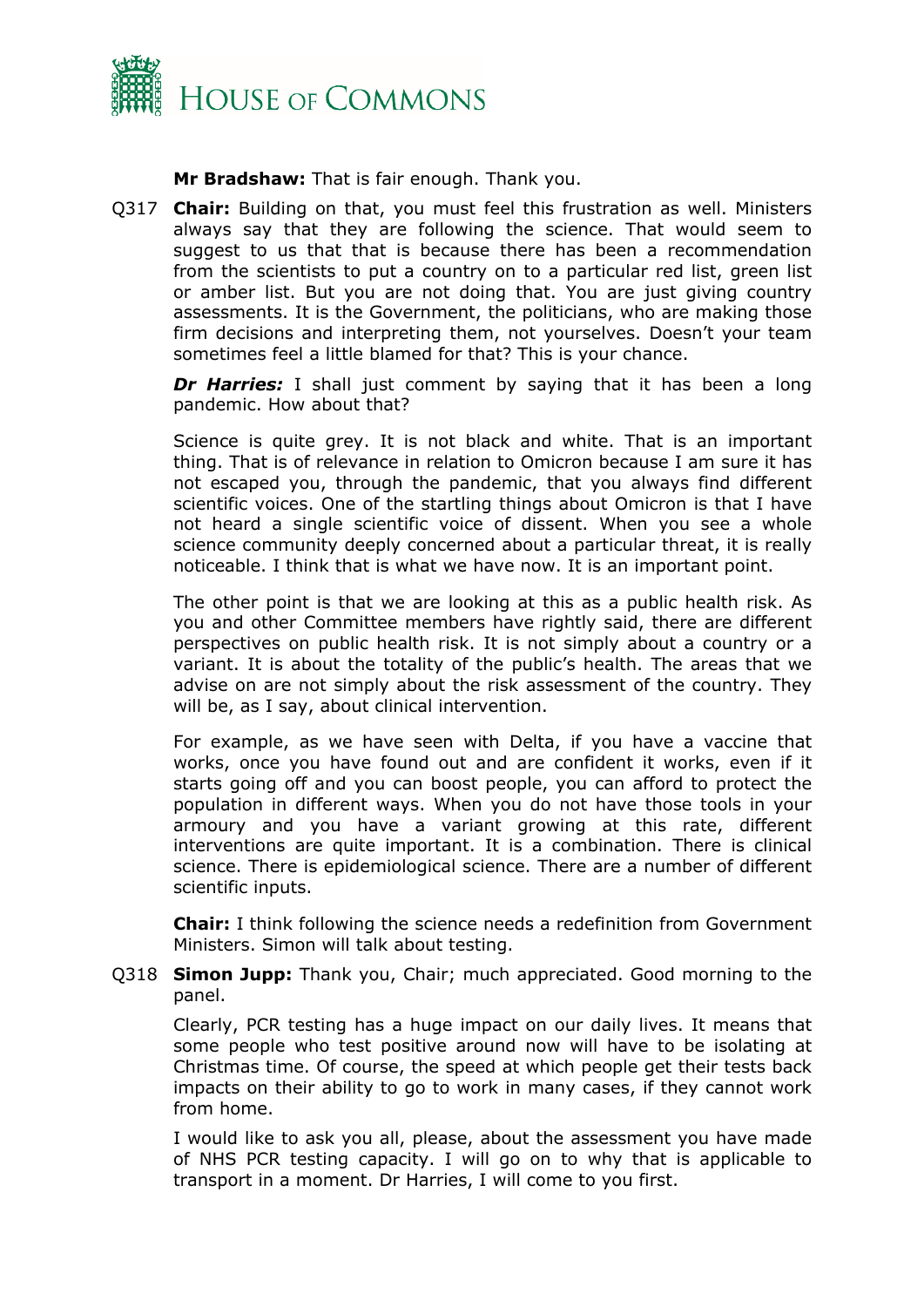

*Dr Harries:* Can I clarify what you are interested in? Do you mean currently, at the moment?

**Simon Jupp:** Currently, at the moment, PCR testing capacity.

*Dr Harries:* We are seeing unprecedented demand, for the reasons I have outlined with Omicron, in this case. We obviously want people who are symptomatic to come forward for testing for some services—for example, those working in social care where it is absolutely vital that they regularly do PCR tests.

We had already planned to increase capacity over the winter because we predicted a difficult winter. We clearly could not predict a variant like Omicron. We have some flexibility there. Today, we currently have about 650,000 tests available. If you go back to when we had no tests or very few—about 1,000, going back to autumn last year—this is a huge achievement. We can run those safely at the labs at around 80%. We have more PCR tests coming on board.

Yesterday, the public may have seen some pressure on some sites. There are tests available, but, of course, in London, for example, we are seeing a sudden rise. I am in Wales. Some of the test sites here will be at 7% or 8% capacity. In London, they were quite full. People can still order tests at home. We have put in mobile testing units to try to boost supplies so that people can get tested. We have sufficient tests, both PCRs and LFDs, but the very rapid rise is causing some temporary pressure. I can go into more detailed plans about how we try to spread that around and ensure that people can access the right test.

Q319 **Simon Jupp:** If you could, I would appreciate it. Capacity is important. If people log on to a website and are told that they cannot get a lateral flow test sent to their home, or that the PCR testing site nearby is unavailable for a test that day or the next day, it is really quite concerning for people who are worried and want to do the right thing. If you could explain how you are upping capacity, it would be much appreciated.

*Dr Harries:* As a start-off, with the lateral flow test, as I say the capacity demands have been absolutely astounding. This morning, between 6 o'clock and 8 o'clock, 200,000 packs of seven LFDs were ordered. Yesterday, we were running at plus 83% compared with the same day last week. Some of this is clearly because of changes in policy so that we can support individuals to be in work. That is critical when we have a new variant wave and people are more likely to be a contact, as there will be so many cases and people are off sick. We recognise that.

One of the really important things today is not that we do not have tests in the country; it is about getting them delivered. There are two things that I think will be important perhaps for the public and Committee members listening. First, Royal Mail have been brilliant through this. They opened up their Sunday delivery at the start of the pandemic to allow us to return tests rapidly. They will be allowing us to more than double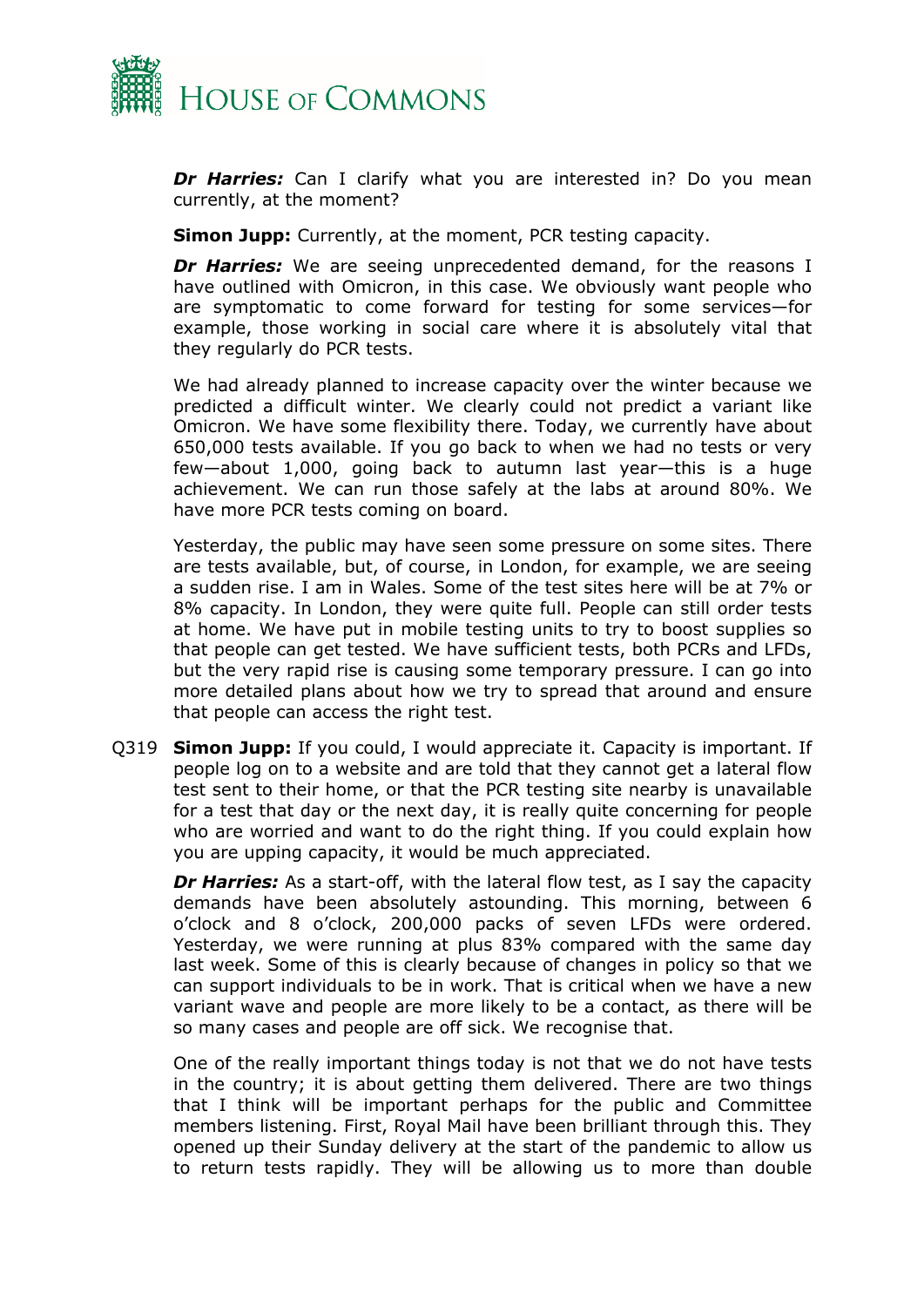

delivery capacity from Friday. We will be going from 400,000 home deliveries to nearly 900,000. Obviously, we are really grateful for that, and we have other partners that we continue to talk with in case we need more capacity on that front.

The other thing is that we have been talking to Alliance, a partner for our pharmacies. I know that is another area that is really important for local communities. We have 6.4 million of these being shipped to them. There will potentially be some short interval times on this, but we are working really hard to do that. We have sufficient lateral flows in the country at the moment, but you can see from the level of demand, bearing in mind that we did not even have lateral flow devices this time last year, that it is quite a challenge to keep those stocks flowing.

Q320 **Simon Jupp:** Dr Wynne-Evans, is there anything you want to add?

*Edward Wynne-Evans:* No, nothing to add at this point, thank you.

Q321 **Simon Jupp:** Mr Mogford?

*Jonathan Mogford:* On the travel side, the arrangements for the PCRs and LFDs have all been for the private sector to provide, which is part of the early decisions about borders—

Q322 **Simon Jupp:** If I may, Mr Mogford, you have done a really neat segue into my next question, which is whether NHS PCR testing capacity and free costs of the test should be used for international travel. Surely there is now a need to do that to allow people to have access to the same service, but without paying to profiteer a private business.

**Mr Bradshaw:** Hear, hear.

*Jonathan Mogford:* The decision that was taken right at the beginning of the work on borders was that people who want to travel during a pandemic should pay the costs of that travel. It was also partly to make sure that any capacity demands created through that do not crowd out the need to provide testing as a priority for domestic purposes.

Q323 **Simon Jupp:** We have seen profiteering. I know that the Government have taken steps to address it, but we have seen profiteering from private providers who have just ripped people off with PCR tests. People do not just travel abroad for a holiday. They travel abroad to see friends, family and to be connected to others. It is not always a jolly.

I know at the moment, as we have just discussed with Dr Harries, there is a capacity issue, but in the longer term is there not a case, on a whole host of different bases, to look at free tests for international travel that are met by NHS capacity?

*Dr Harries: Perhaps I could step in.* 

**Simon Jupp:** Bravely taken.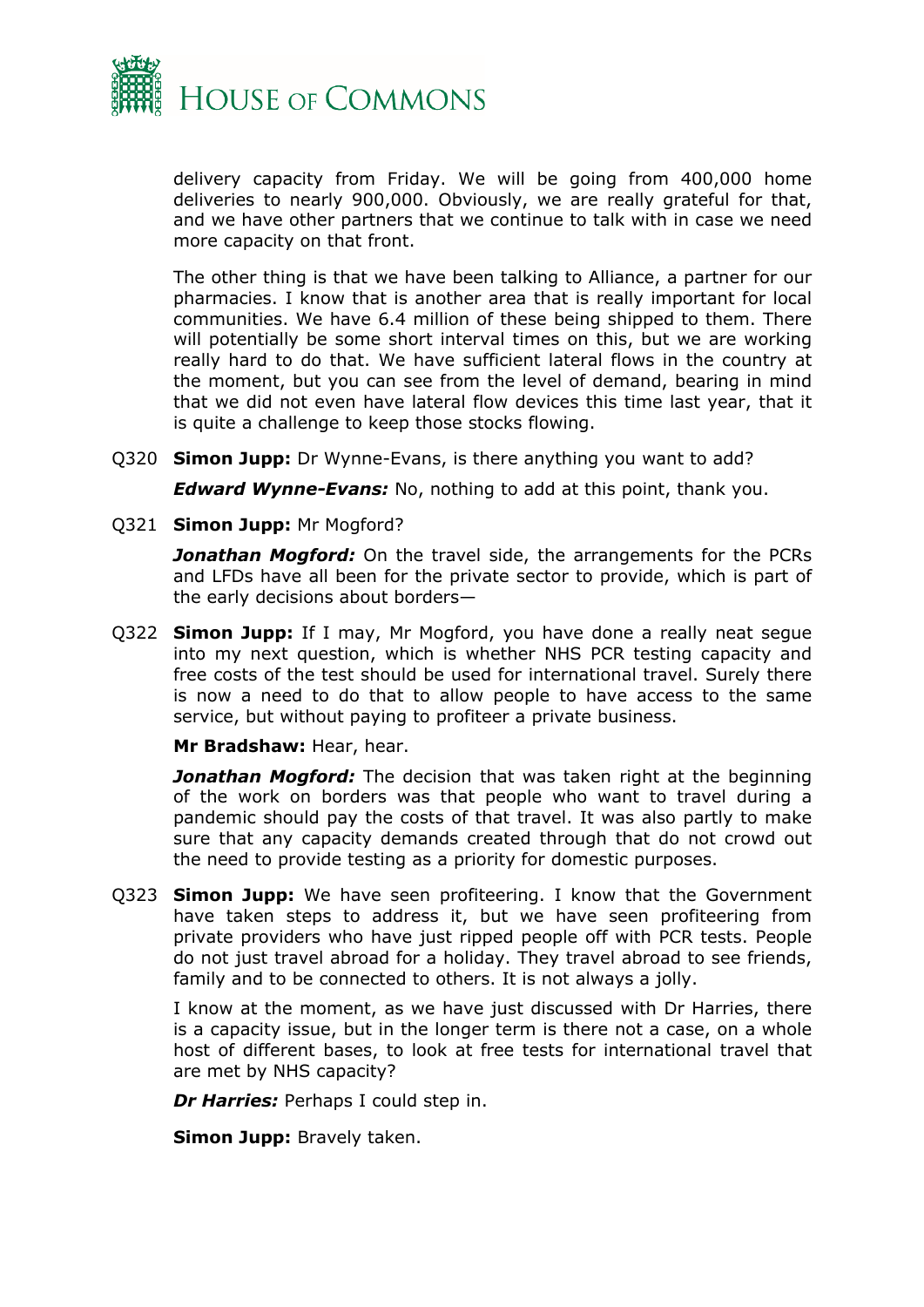

*Dr Harries:* I think this is probably not a public health question, which is why I am stepping in. I absolutely support what Mr Mogford said. It was a decision made for us at the start of the pandemic, and therefore what we have done is try to maximise the opportunities, if you like, in making it a good customer journey where we can.

We are not a regulator but we try to enhance the quality of the testing. We try to ensure, where we can, that we take steps—I think you have just alluded to them—to try to manage, where we are able to, some of the pricing and advertising approaches. Nevertheless, we still know that the public value having a Government website, which lists the providers that have passed those quality assurance tests. It is a really difficult area to work in, but I can assure you that we have done our very best to try to make sure that it is as accessible as possible.

Q324 **Simon Jupp:** Do you think it is confusing for consumers who may think, "Oh, I got a PCR test a couple of weeks ago because I felt a bit poorly. I want to go abroad, so surely I can go through the NHS"? What people have to do now is confusing and contradictory, with the hoops they have to go through to go abroad, for all sorts of reasons. Surely, there is at least a case to look at this, once capacity has been maximised in NHS testing and PCR tests, to make it free, and include international travel, considering that the number of people who are travelling internationally is low by any standards, and indeed by European standards at the moment.

**Dr Harries:** It is artificially low in some ways. I think it will change over time. If we get a variant, people's travel will tend to drop down a bit. It has varied right through the pandemic. It is difficult to predict what demand would be over a long timeframe.

I am going to give, hopefully, an intelligent public health response to this. In public health terms, it is always better to give very simple, clear messages to the public because it is easier for them to follow and to understand. It usually makes their interaction with whatever that system is as good for them as possible, but also good for public health. Simplicity is often a really good thing to try to follow.

**Simon Jupp:** Simplicity is not always in abundance in Government policy. On that note, I hand back to the Chair.

Q325 **Mr Bradshaw:** Can I come in very quickly? Things have changed, haven't they? We are now saying that if you choose to go to a night club or a large venue you get a free lateral flow test, but if you choose to go and visit a dying relative abroad you have to pay through the teeth. That is not consistent in public health terms, is it?

*Dr Harries:* I think Mr Mogford might want to come in. For travellers coming back into this country, obviously there is a hardship fund for people using those travel services. Once again, the overall decision on these is that we give public health advice in relation to testing and vaccines, but not on the way the costing structure is provided.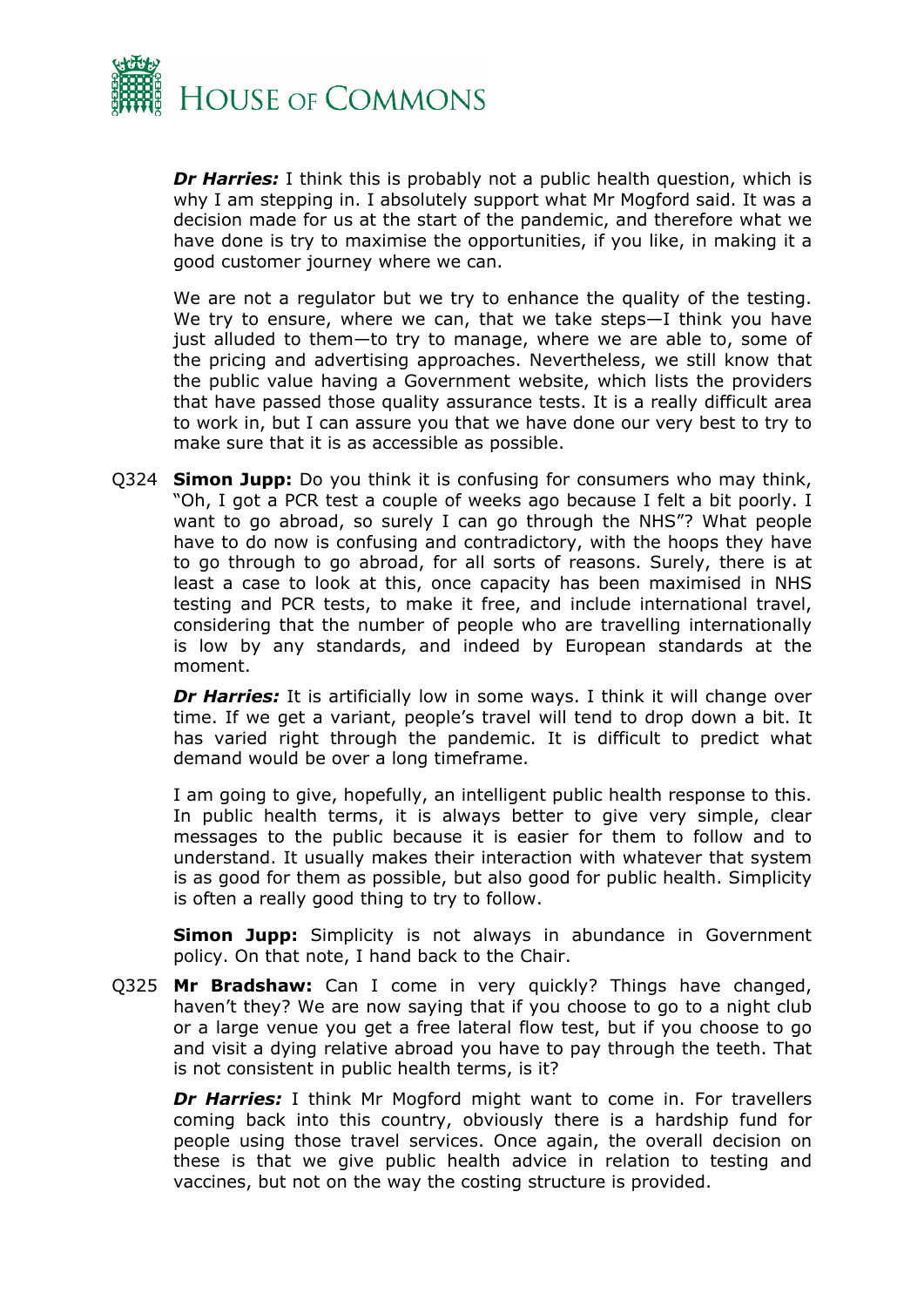

Q326 **Mr Bradshaw:** Mr Mogford, do you see the inconsistency that there is now, given the Covid passes domestically?

*Jonathan Mogford:* I think there are judgments that have been made. As Dr Harries said, there are hardship arrangements in place. The decision that was taken right at the beginning of the work on borders was that the testing should be funded.

**Mr Bradshaw:** I was not even aware that there was a hardship fund and that you could apply for a free test.

Q327 **Chair:** I am going to bring Ruth Cadbury in on testing, and we will wrap up very shortly. What is the point in having tests for those who are already fully vaccinated? When we went to Germany, we just had to show evidence that we had been vaccinated. What does it give you over and above that in terms of health protection by having tests?

*Dr Harries:* Could I correct the statement before? There is a hardship fund for people re-entering the country who go into MQS services, not just for testing, to clarify that.

In relation to vaccination, it gets very complicated. Not unreasonably, and simply because of having quite simple messaging around it, until Omicron came along there was a perception that if you were vaccinated you could not be infectious. Let's put it that way. In actual fact, what we know is that you are very unlikely to suffer severe disease and end up in hospital, so vaccines are brilliant—this was against Delta—but you can still transmit infection. That is why there is complete logic in, for example, having a pre-departure test while still being vaccinated. It protects you as an individual and it protects the population as a whole, but it does not actually mean that you are not infectious when you get on the aeroplane or the boat.

What has happened with Omicron is that it has thrown that up in the air as well. We know from the very early vaccine studies that mild disease, but symptomatic, and the likelihood of you being infectious is quite high, even though you have been vaccinated with two doses of the current vaccines. We have seen that in reinfection rates. We should start to try to dissociate the fact that we have a vaccinated population who are likely to be protected against some variants themselves really well, so it is a brilliant thing to have the vaccination. If you have a booster, we hope that you are going to get lots of vaccination protection against severe disease, and we still need to understand that, but you will not necessarily not be a risk to others. You may still be infectious.

I think what that shows is that it is really important that we consider every variant as it comes through and really rethink each time and make sure we understand that variant in all its applications.

Q328 **Chair:** So it is to reduce the transmission risk. That is the reason why we have testing.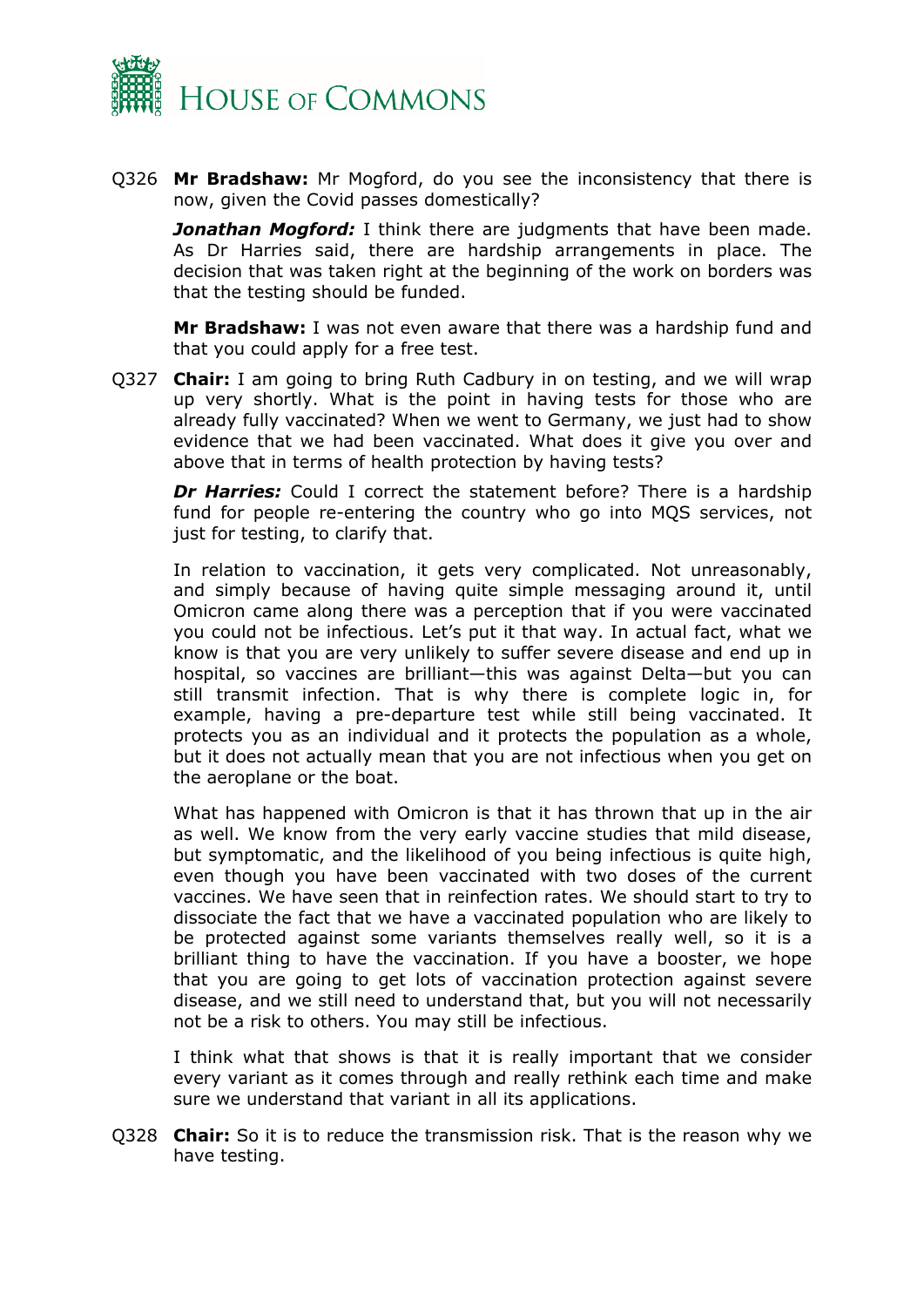

*Dr Harries:* Broadly, you are reducing the risk of the individual transmitting to somebody else, and then you are trying to reduce the risk of chains of transmission spreading out. On reducing transmission risk by testing, the benefit of the test is that it signals a risk and then the individual needs to isolate. It is the testing and the isolation together that mean that the individual no longer is a threat to anybody else.

Q329 **Chair:** Why focus just on the transmission risk and trying to reduce it when it comes to people flying into the country? We do not do that for getting the train to Edinburgh or even flying to Edinburgh. Why pick on international travel?

**Dr Harries:** We apply the same thing in-country in a different way. One of the differences with a border is that we have the possibility of new variants coming in. We have a better understanding because we have much higher testing levels in the UK than in many other countries, or we have access to that data. We understand what infections are likely to be circulating at any one time. Until very recently it has been dominated by Delta.

Q330 **Chair:** Dr Harries, you are bringing the justification on variants of concern whereas earlier you said it was to reduce transmission risk. Turning to variants of concern, at the Dispatch Box, Ministers tell me the reason we have to have these PCR tests, which are much more expensive and therefore have an impact on passenger numbers, is so that we can detect variants of concern.

If you look at July's data—I equate it to Germany, where they did not even test at all in July, but we did—there were 500,000 people in a threeweek period tested on expensive PCRs. Of those, 7,000 tested positive, so a very small number. Of those 7,000, only 5% had their PCR tests tested for variants of concern. Doesn't that render it an expensive white elephant?

**Dr Harries:** All positive tests by travel providers should be put through for sequencing. That is one issue. On the particular data that you have just described, I would have to check what the positivity rate was in the UK at the time.

Q331 **Chair:** I can tell you. It actually came from the Government website. The rate in February was 50% of all cases being tested for variants of concern. In July, it had fallen to 5%.

**Dr Harries:** It will depend. I would have to come back with the detail. I am very happy to do that, to show the Committee the logic. Broadly, for example, all the tests that go into Mr Mogford's managed hotels go off for sequencing because we know they are high risk. We have prioritised them depending on higher and lower-risk countries, broadly to ensure that we always have coverage of high risk. It is the same with clinical patients. If you have a clinical patient in hospital, for example, or an immunosuppressed patient, we know that the risk from variants is higher.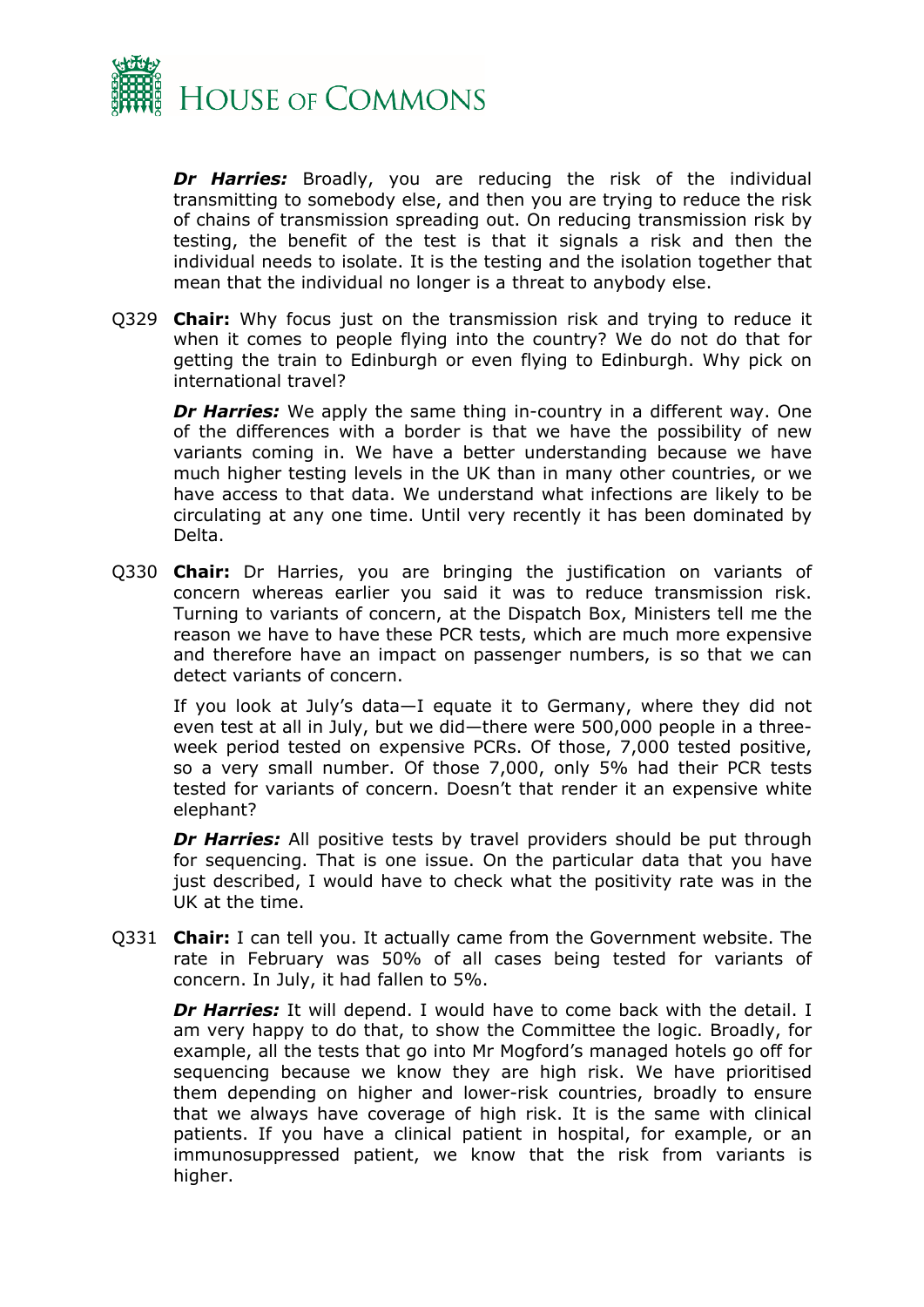

It is important to realise that even with quite low percentages in travel terms—for example, if a pre-departure test is employed—we should not really see more than 1% of people coming through being positive, yet in some countries that is not the case. We have done some studies on this. I am very happy to answer the question in more detail by correspondence. It would probably be better for me to do that than to try to work through all the detail in this call.

**Chair:** That would be great. It would also be helpful for us to know this. You talked about what the mitigation is by having testing rather than no testing at all. It would also be helpful for us to know what further mitigation is then delivered by having two sets of tests, which is what we have right now.

Finally, over to Ruth Cadbury.

Q332 **Ruth Cadbury:** Thank you, Chair. Mr Mogford, you are the senior responsible officer for borders at the UKHSA. Since we have had the pandemic and international travel has opened up, we have seen instances of extensive queues at Heathrow, in particular, with passengers very distressed because of the time they are waiting. That must also mean a rise of infection risk both to passengers and the staff working in those waiting halls. Part of the extra time that people are queuing to go through border control is because of the extra checks needed for Covid passes and so on.

What is your view of the causes of the extensive queuing times at certain periods? What do you think can be done to reduce either the queuing time or, at the very least, the risk of cross-infection through the experience of very overcrowded arrival halls?

*Jonathan Mogford:* There has been lots of work done during the time that we have had the red route and hotels and the arrivals arrangements within and through the ports. We have worked very closely with Border Force colleagues and with the airports themselves.

At the peak period, which was very much over the summer, when we had anything up to 3,000 people a day arriving in the country, that was being largely handled through particular and dedicated arrangements. Heathrow is the largest port of entry, and that made a very significant difference in both the queuing and the segregated arrangements. There was a progressive set of steps made through the time that we have been running the hotels to address exactly those issues.

Q333 **Ruth Cadbury:** Is the solution to provide more space, or is there anything that the UKHSA can do to reduce your element of the checking time? Obviously, there is the immigration element as well. That is another area that we are also pursuing.

*Jonathan Mogford:* Those are all done together: the Border Force and the checking of the health arrangements. What has happened progressively through the period we have been running the hotels has been the development of dedicated routes for arrival, which have made a